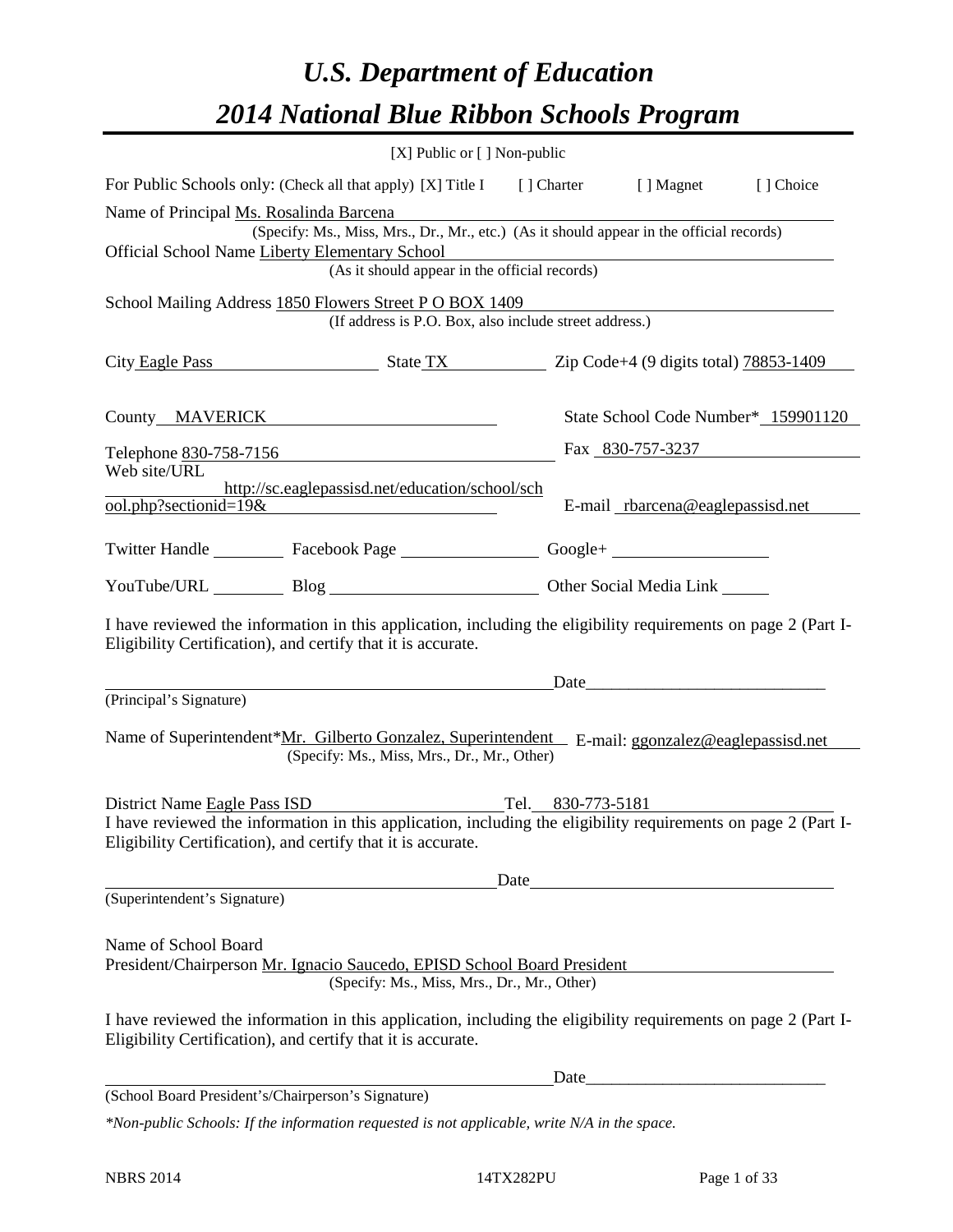### **Include this page in the school's application as page 2.**

The signatures on the first page of this application (cover page) certify that each of the statements below concerning the school's eligibility and compliance with U.S. Department of Education, Office for Civil Rights (OCR) requirements is true and correct.

- 1. The school configuration includes one or more of grades K-12. (Schools on the same campus with one principal, even a K-12 school, must apply as an entire school.)
- 2. The school has made its Annual Measurable Objectives (AMOs) or Adequate Yearly Progress (AYP) each year for the past two years and has not been identified by the state as "persistently dangerous" within the last two years.
- 3. To meet final eligibility, a public school must meet the state's AMOs or AYP requirements in the 2013-2014 school year and be certified by the state representative. Any status appeals must be resolved at least two weeks before the awards ceremony for the school to receive the award.
- 4. If the school includes grades 7 or higher, the school must have foreign language as a part of its curriculum.
- 5. The school has been in existence for five full years, that is, from at least September 2008 and each tested grade must have been part of the school for the past three years.
- 6. The nominated school has not received the National Blue Ribbon Schools award in the past five years: 2009, 2010, 2011, 2012, or 2013.
- 7. The nominated school has no history of testing irregularities, nor have charges of irregularities been brought against the school at the time of nomination. The U.S. Department of Education reserves the right to disqualify a school's application and/or rescind a school's award if irregularities are later discovered and proven by the state.
- 8. The nominated school or district is not refusing Office of Civil Rights (OCR) access to information necessary to investigate a civil rights complaint or to conduct a district-wide compliance review.
- 9. The OCR has not issued a violation letter of findings to the school district concluding that the nominated school or the district as a whole has violated one or more of the civil rights statutes. A violation letter of findings will not be considered outstanding if OCR has accepted a corrective action plan from the district to remedy the violation.
- 10. The U.S. Department of Justice does not have a pending suit alleging that the nominated school or the school district as a whole has violated one or more of the civil rights statutes or the Constitution's equal protection clause.
- 11. There are no findings of violations of the Individuals with Disabilities Education Act in a U.S. Department of Education monitoring report that apply to the school or school district in question; or if there are such findings, the state or district has corrected, or agreed to correct, the findings.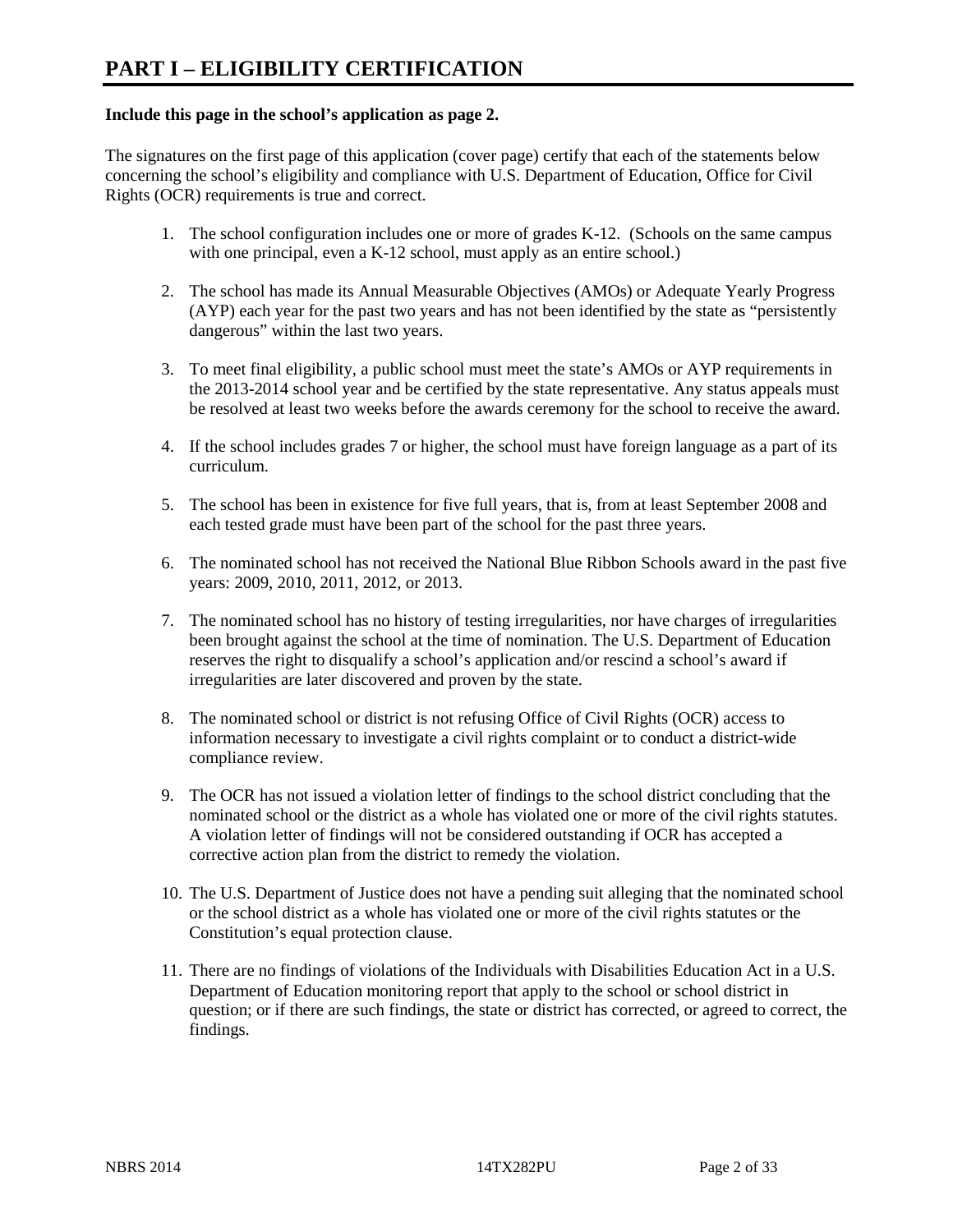## **PART II - DEMOGRAPHIC DATA**

### **All data are the most recent year available.**

**DISTRICT** (Question 1 is not applicable to non-public schools)

| 1. | Number of schools in the district<br>(per district designation): | 19 Elementary schools (includes K-8)<br>2 Middle/Junior high schools<br>2 High schools<br>$0 K-12$ schools |
|----|------------------------------------------------------------------|------------------------------------------------------------------------------------------------------------|
|    |                                                                  |                                                                                                            |

23 TOTAL

**SCHOOL** (To be completed by all schools)

- 2. Category that best describes the area where the school is located:
	- [] Urban or large central city
	- [ ] Suburban with characteristics typical of an urban area
	- [ ] Suburban
	- [X] Small city or town in a rural area
	- [ ] Rural
- 3. 5 Number of years the principal has been in her/his position at this school.
- 4. Number of students as of October 1 enrolled at each grade level or its equivalent in applying school:

| Grade                           | # of         | # of Females | <b>Grade Total</b> |
|---------------------------------|--------------|--------------|--------------------|
|                                 | <b>Males</b> |              |                    |
| <b>PreK</b>                     | 0            | $\theta$     | $\theta$           |
| K                               | 0            | 0            | 0                  |
| 1                               | 55           | 60           | 115                |
| $\boldsymbol{2}$                | 45           | 39           | 84                 |
| 3                               | 45           | 44           | 89                 |
| 4                               | 54           | 57           | 111                |
| 5                               | 39           | 54           | 93                 |
| 6                               | 62           | 54           | 116                |
| 7                               | 0            | 0            | 0                  |
| 8                               | $\theta$     | $\theta$     | 0                  |
| 9                               | $\theta$     | $\theta$     | 0                  |
| 10                              | 0            | 0            | 0                  |
| 11                              | 0            | 0            | 0                  |
| 12                              | 0            | 0            | 0                  |
| <b>Total</b><br><b>Students</b> | 300          | 308          | 608                |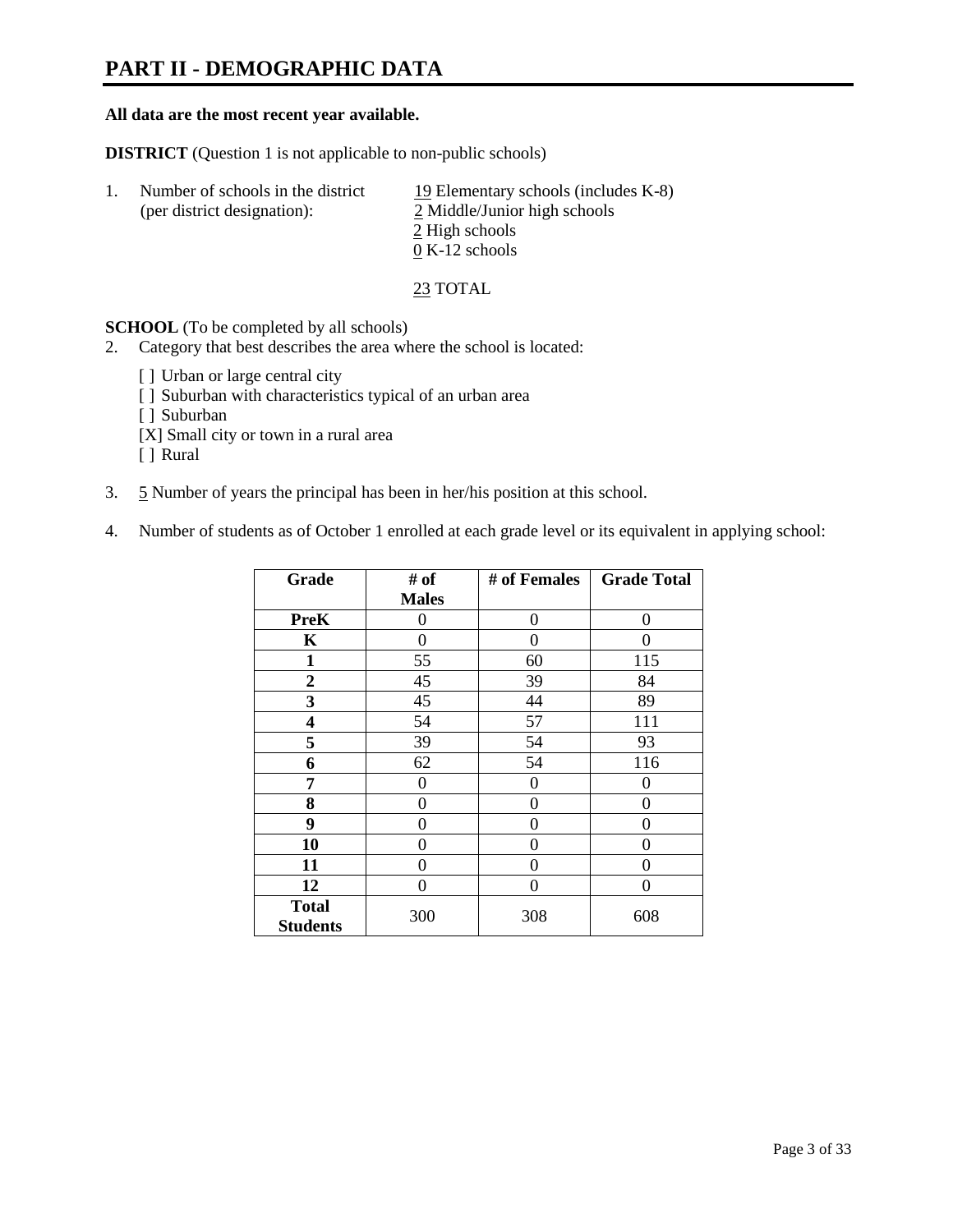the school: 1 % Asian

5. Racial/ethnic composition of  $\qquad \qquad \underline{0}$  % American Indian or Alaska Native 1 % Black or African American 95 % Hispanic or Latino 0 % Native Hawaiian or Other Pacific Islander 2 % White 1 % Two or more races **100 % Total**

(Only these seven standard categories should be used to report the racial/ethnic composition of your school. The Final Guidance on Maintaining, Collecting, and Reporting Racial and Ethnic Data to the U.S. Department of Education published in the October 19, 2007 *Federal Register* provides definitions for each of the seven categories.)

6. Student turnover, or mobility rate, during the 2012 - 2013 year: 7%

This rate should be calculated using the grid below. The answer to (6) is the mobility rate.

| <b>Steps For Determining Mobility Rate</b>         | <b>Answer</b> |
|----------------------------------------------------|---------------|
| (1) Number of students who transferred to          |               |
| the school after October 1, 2012 until the         | 21            |
| end of the school year                             |               |
| (2) Number of students who transferred             |               |
| <i>from</i> the school after October 1, 2012 until | 25            |
| the end of the 2012-2013 school year               |               |
| (3) Total of all transferred students [sum of      | 46            |
| rows $(1)$ and $(2)$ ]                             |               |
| (4) Total number of students in the school as      | 626           |
| of October 1                                       |               |
| (5) Total transferred students in row (3)          | 0.073         |
| divided by total students in row (4)               |               |
| $(6)$ Amount in row $(5)$ multiplied by 100        |               |

7. English Language Learners (ELL) in the school: 33 %

207 Total number ELL

Number of non-English languages represented:  $1$ Specify non-English languages: Spanish

8. Students eligible for free/reduced-priced meals: 60 %

Total number students who qualify:  $\frac{375}{ }$ 

If this method is not an accurate estimate of the percentage of students from low-income families, or the school does not participate in the free and reduced-priced school meals program, supply an accurate estimate and explain how the school calculated this estimate.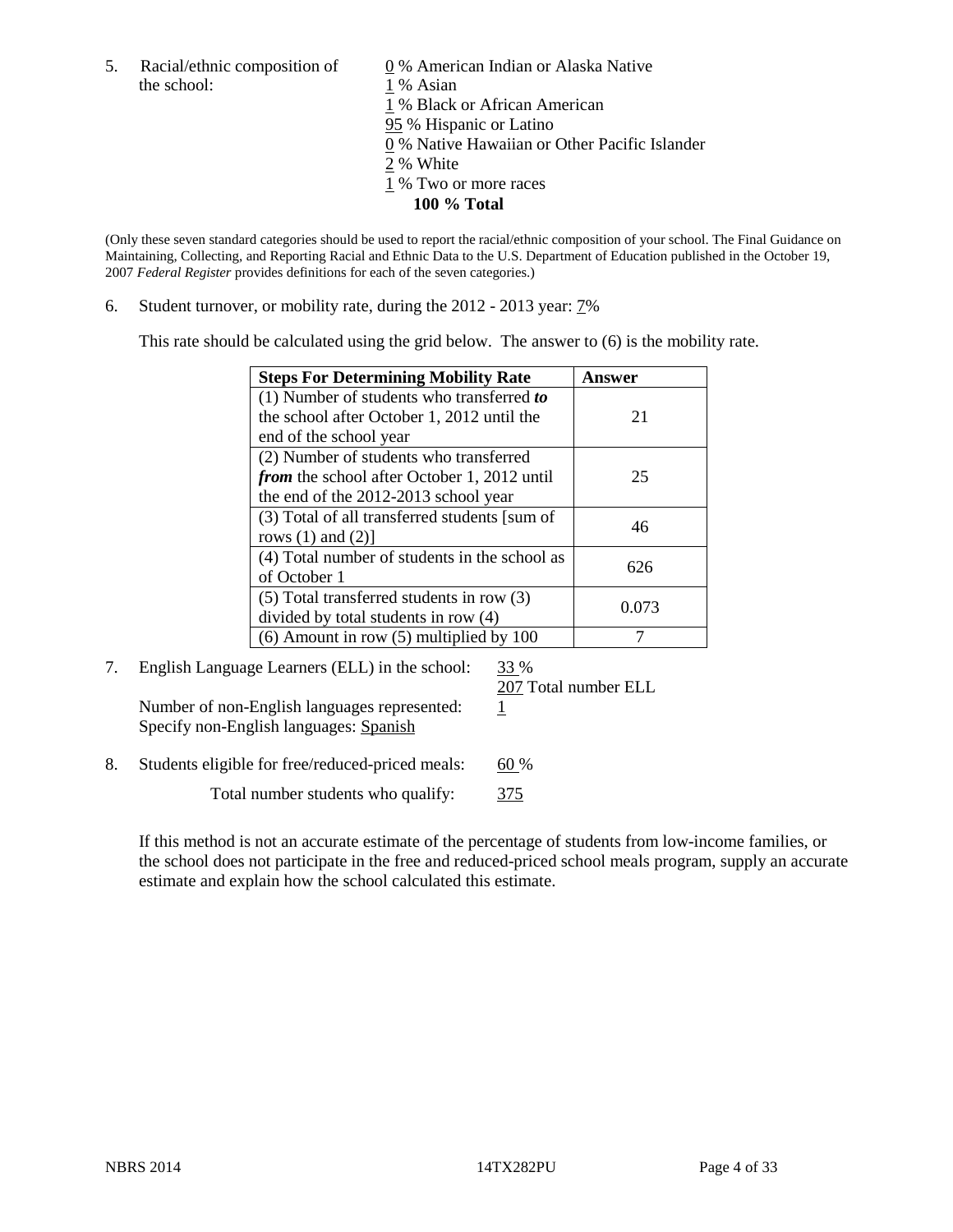35 Total number of students served

Indicate below the number of students with disabilities according to conditions designated in the Individuals with Disabilities Education Act. Do not add additional categories.

| 10 Autism               | 0 Orthopedic Impairment                 |
|-------------------------|-----------------------------------------|
| 0 Deafness              | 3 Other Health Impaired                 |
| 0 Deaf-Blindness        | 8 Specific Learning Disability          |
| 0 Emotional Disturbance | 16 Speech or Language Impairment        |
| 1 Hearing Impairment    | 0 Traumatic Brain Injury                |
| 3 Mental Retardation    | 1 Visual Impairment Including Blindness |
| 9 Multiple Disabilities | 0 Developmentally Delayed               |
|                         |                                         |

10. Use Full-Time Equivalents (FTEs), rounded to nearest whole numeral, to indicate the number of personnel in each of the categories below:

|                                       | <b>Number of Staff</b> |
|---------------------------------------|------------------------|
| Administrators                        |                        |
| Classroom teachers                    | 34                     |
| Resource teachers/specialists         |                        |
| e.g., reading, math, science, special | 4                      |
| education, enrichment, technology,    |                        |
| art, music, physical education, etc.  |                        |
| Paraprofessionals                     | 12                     |
| Student support personnel             |                        |
| e.g., guidance counselors, behavior   |                        |
| interventionists, mental/physical     |                        |
| health service providers,             |                        |
| psychologists, family engagement      |                        |
| liaisons, career/college attainment   |                        |
| coaches, etc.                         |                        |
|                                       |                        |

11. Average student-classroom teacher ratio, that is, the number of students in the school divided by the FTE of classroom teachers, e.g.,  $22:1$  18:1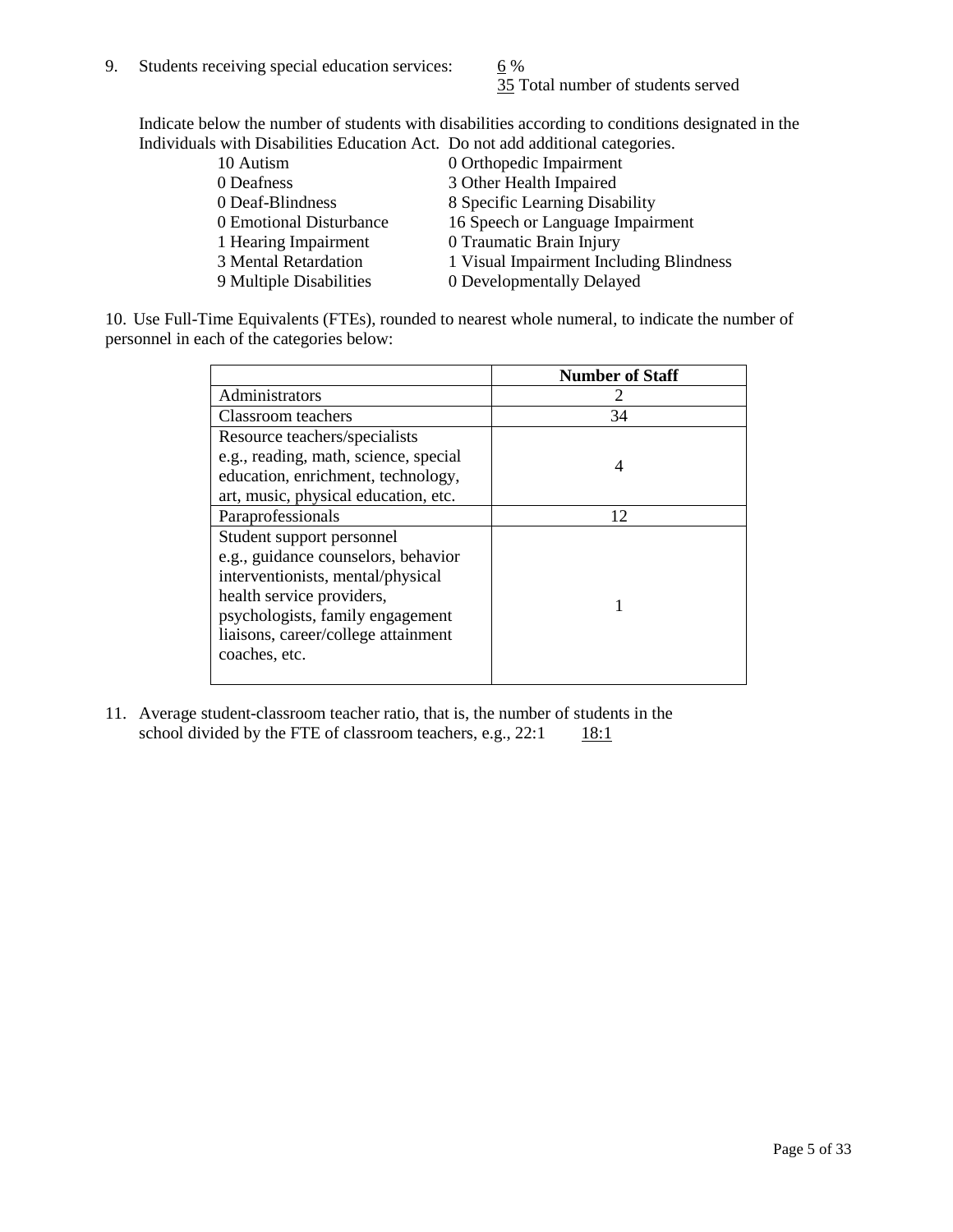12. Show daily student attendance rates. Only high schools need to supply yearly graduation rates.

| <b>Required Information</b> | 2012-2013 | 2011-2012 | 2010-2011 | 2009-2010 | 2008-2009 |
|-----------------------------|-----------|-----------|-----------|-----------|-----------|
| Daily student attendance    | 98%       | 98%       | 98%       | 98%       | 98%       |
| High school graduation rate | 0%        | 9%        | 0%        | 0%        | 0%        |

### 13. **For schools ending in grade 12 (high schools)**

Show percentages to indicate the post-secondary status of students who graduated in Spring 2013

| <b>Post-Secondary Status</b>                  |                |
|-----------------------------------------------|----------------|
| Graduating class size                         |                |
| Enrolled in a 4-year college or university    | 0%             |
| Enrolled in a community college               | 0%             |
| Enrolled in career/technical training program | 0%             |
| Found employment                              | 0%             |
| Joined the military or other public service   | 0%             |
| <b>Other</b>                                  | $\gamma_{0/2}$ |

14. Indicate whether your school has previously received a National Blue Ribbon Schools award.  $Yes \underline{X}$  No

If yes, select the year in which your school received the award. 2008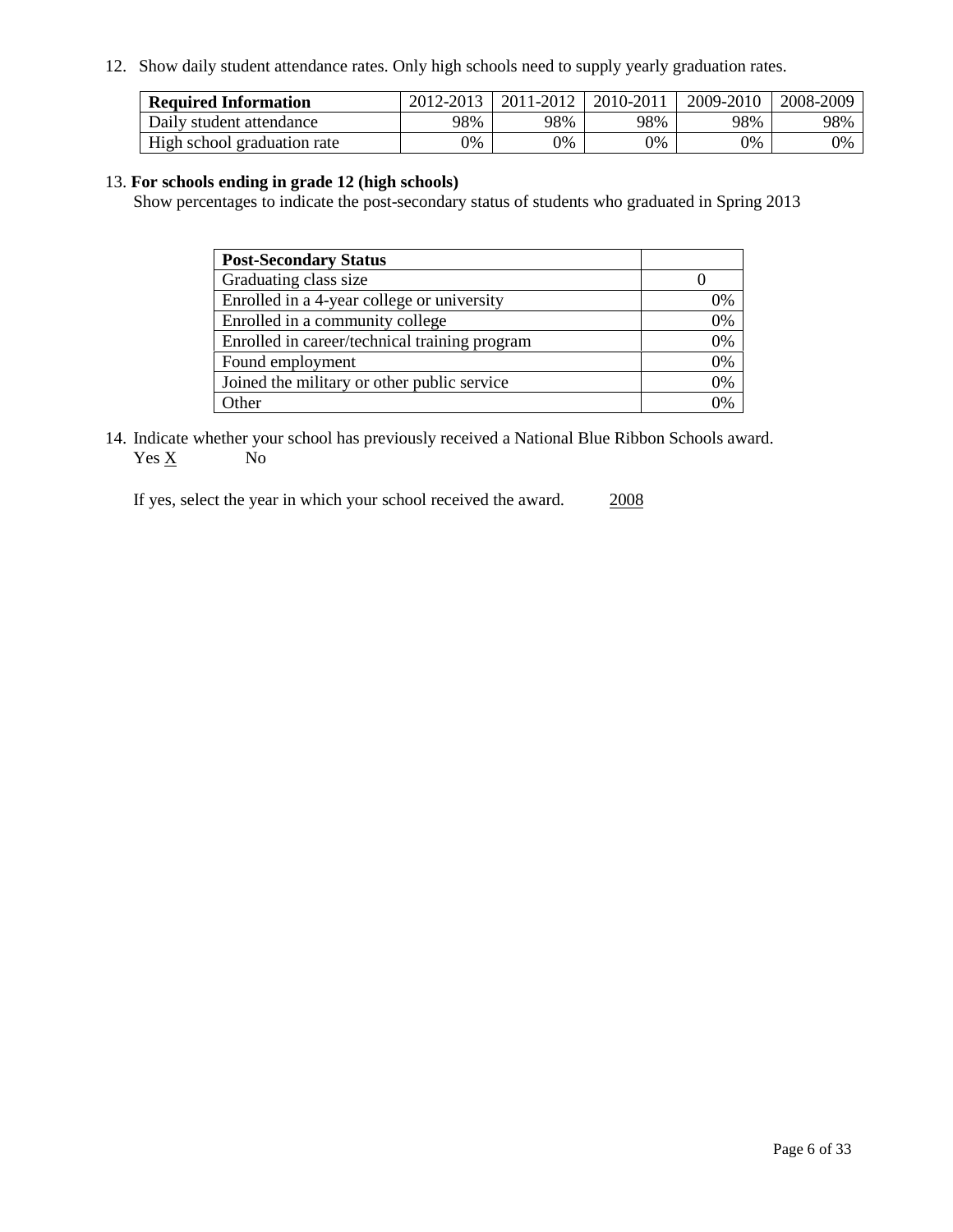## **PART III – SUMMARY**

Liberty Elementary opened in 2001, since its beginning Liberty has exhibited high expectations for the students and faculty. In its 13 years of providing services to our community, Liberty has received several distinguished honors. It earned recognition as a Texas Business and Education Coalition (TBEC) Honor Roll school in 2005, 2007, 2008, 2009 and 2010. This recognition was one of the most prestigious academic awards a Texas public school could receive. TBEC used commended performance in the Texas Assessment of Knowledge and Skills (TAKS) to measure the success of the school. In 2008, Liberty was recognized as a Blue Ribbon School. It has also been distinguished with the Just for the Kids Award in 2010. The Texas Education Agency (TEA) has recognized Liberty as an Exemplary Campus for the years 2005, 2006, 2007, 2009, 2010 and 2011 according to TEA's accountability rating. This rating was assigned to a school whose state assessment (TAKS) results surpassed state standards. In 2012, the State of Texas Assessments of Academic Readiness (STAAR®) replaced TAKS. Liberty received three distinctions designations as per the 2013 accountability ratings: Academic Achievement in Reading/ELA (top quartile); Academic Achievement in Mathematics (top quartile); and Top 25 Percent Student Progress.

Liberty's success is being driven by our vision. It is our vision to challenge our students to academic and technological excellence while fostering a sense of community service so our Liberty students may be adequately prepared and be successful in their college and career goals. Our intent is to provide excellence in education in all content areas as we promote and stimulate the affective domains of our students. The Liberty student body is encouraged to participate in extracurricular activities within our school. Our school sport teams excel throughout the year. We begin with football and volleyball season, then we continue with basketball season and finalize with baseball and softball season. Our parent volunteers coach our students throughout the year. It is through their efforts that our school teams have become recognized as city champs. The school spirit continues with our city champs junior varsity and varsity cheering squads. The Liberty dance team participates in many charitable events throughout the year. Our student council members also participate in community events as well as promoting campus unity. Our students also have the opportunity to participate in University Interscholastic League (UIL) events which we begin to prepare in early September. The UIL coaches and participants have consistently brought first and second place trophies throughout the years.

These accomplishments would not be feasible without the continuous support of our parents and community. The staff at Liberty is highly effective therefore providing academic support to our students. It is our firm belief that our school should be a place where student's learning needs will be recognized and addressed. Liberty services a large population of English language learner students and economically disadvantaged students. To address their language needs, students are provided with ample opportunities to practice and improve their language acquisition through before and after school tutorial programs. Our bilingual transitional program has been successful through the efforts of our parents who trust in our instructional practices. It is evident that students with a strong first language foundation transition earlier into the English language. Our campus instructs students with more severe disabilities in our life skills unit. Liberty is pleased to acknowledge the importance of including our special education needs students into our general education classes. All students in the life skills unit attend a general education class.

Liberty focuses in educating its students with a wide variety of instructional practices. Such practices include the use of technology in the classroom. The students and teachers are able to use intelligent classroom components to improve instruction and teaching. Along with this technology, the school focuses in encouraging all students to become avid readers. Through various forms of incentives students are continuously encouraged to read. It is not out of the ordinary for our students to walk into the lunch room with their library book in hand. Our Parent Teacher Organization (PTO) is instrumental in promoting reading by planning plate sales to boost up our book inventory in our library.

Our Liberty parents and stakeholders are actively involved within the school system. Former parents and our alumni return to our campus to volunteer during special events. Many alumni come to our campus through high school clubs who volunteer some hours during the day once a nine-week period. These former students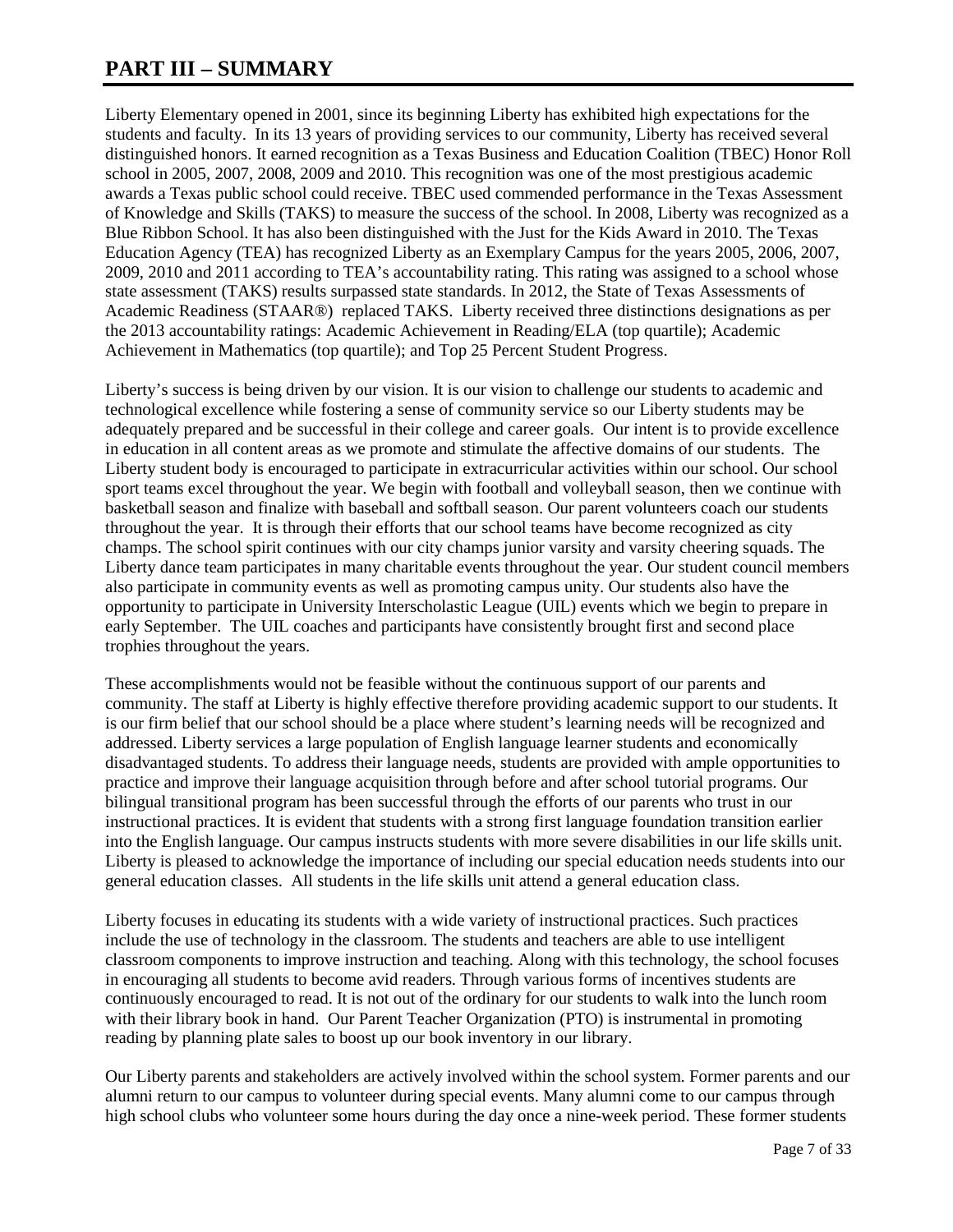are also highlighted as role models for our students when we showcase their achievements in our Eagle Board. Meetings are held throughout the year to ensure the constant communication between the school and our parents. It is at these meetings that parents become aware of the expectations and standards being followed by the school according to state mandate.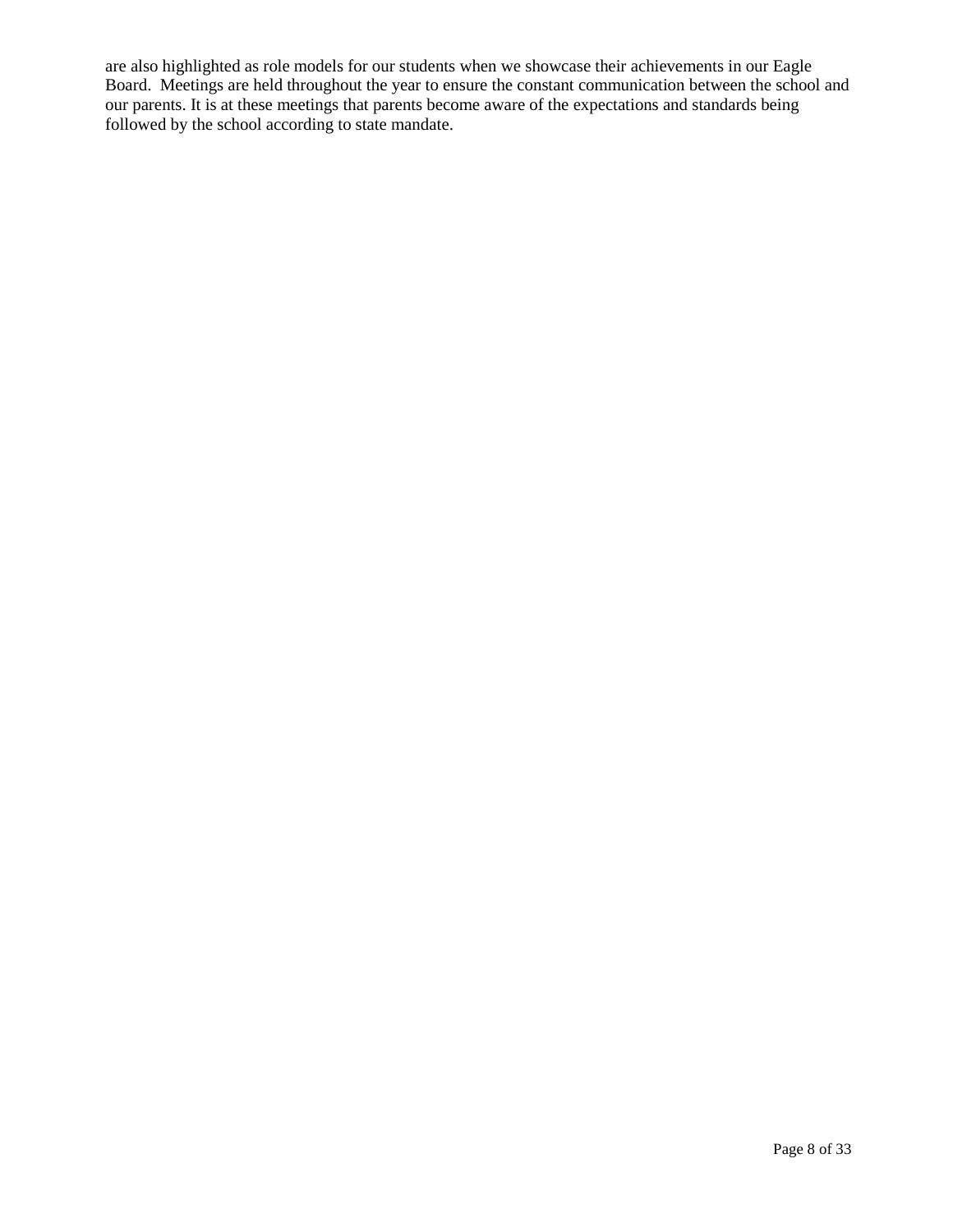### **1. Assessment Results:**

(a) Liberty Elementary has consistently maintained an Exemplary rating for several years while the Texas Assessment of Knowledge and Skills (TAKS) was administered in the past five years: 2009, 2010 and 2011. Liberty test results were maintained within the 90% passing rate in all subject areas: reading, math, writing and science. Along with this passing rate, Liberty students have consistently reached high levels of commended performance. Commended performance is attained when students reached high academic achievement which was considerably above state passing standards. Based on Texas assessment standards, a 75% passing rate in TAKS was rated as recognized and a 60% passing rate was designated as acceptable.

In the spring of 2012, Texas changed the state assessment from TAKS to State of Texas Assessments of Academic Readiness (STAAR®). The new assessment's goal was to assess students with fewer skills but in greater depth. STAAR requires multiple step responses and incorporates higher cognitive complexity level questions. STAAR emphasizes more critical analysis and addresses more process skills in context. As the rigor of STAAR is increased, Liberty was able to maintain passing rates in the 90 percentile in most areas and in most grade levels (3rd through 6th grade) with some areas in the 80 percentile for the past two years. Student results are categorized based on their passing standard: level I-unsatisfactory, level II-satisfactory, and level III-advanced.

Liberty will continue to meet the challenge of maintaining high levels of student performance as STAAR becomes completely immersed through the various phase-in levels. This being the third year STAAR has been administered phase 2 should have been reached, however the state of Texas has allowed one more year of phase 1 standards. With each year of the phase-in periods the rigor of the STAAR passing standards become narrower.

(b) The assessment results for Liberty have maintained constant with slight variations with the transition from TAKS to STAAR. Third, fifth and sixth grade results continued to be in the 90 % passing rate throughout the five years of analysis in reading and mathematics. The percent of students attaining high levels of performance fluctuated as we transitioned into STAAR when considering all students and the identified subgroups. Our economically disadvantaged and Hispanic subgroups performance remained constant in the 90%. Our fourth grade results have been from the high 90% in TAKS to high 80% passing rate in STAAR. The transition from TAKS and STAAR had some slight fluctuation in most areas and subgroups. However, it is our English Language Learner Student subgroup which has been our challenge.

Our region has experienced a high volume of ELL students entering our school system in the last five years. Political situations in Mexico have contributed to this influx of students to our campus since we are a border town in the southwest region of Texas. It is our intent to provide these new students with the necessary instructional resources to succeed academically. Once students are identified with a language limitation, small group instruction is provided by the classroom teacher. Students are provided with bilingual instruction and the necessary resources are provided to them such as side-by-side English and Spanish textbooks. Our literacy specialist meets with groups of students throughout the week to work on language acquisition development. These small groupings are formulated according to the level of language support needed by the student. Some students may also receive further reading assistance whether it may be in English or Spanish by an instructional aide or reading teacher. Also, to increase opportunities for learning we have targeted instructional tutorial classes after school funded through the Title III program.

At Liberty Elementary, we provide services to students with severe disabilities in our life skills unit. Few students from our special education population are tested with an alternative assessment: 0-3 students per grade level. It is our intent to allow our students to test with the regular state assessment and in few situations with the modified version.

Liberty continues to be successful in achieving high performance results after the transition from TAKS to STAAR. We closely monitor our at-risk students through our weekly/biweekly professional learning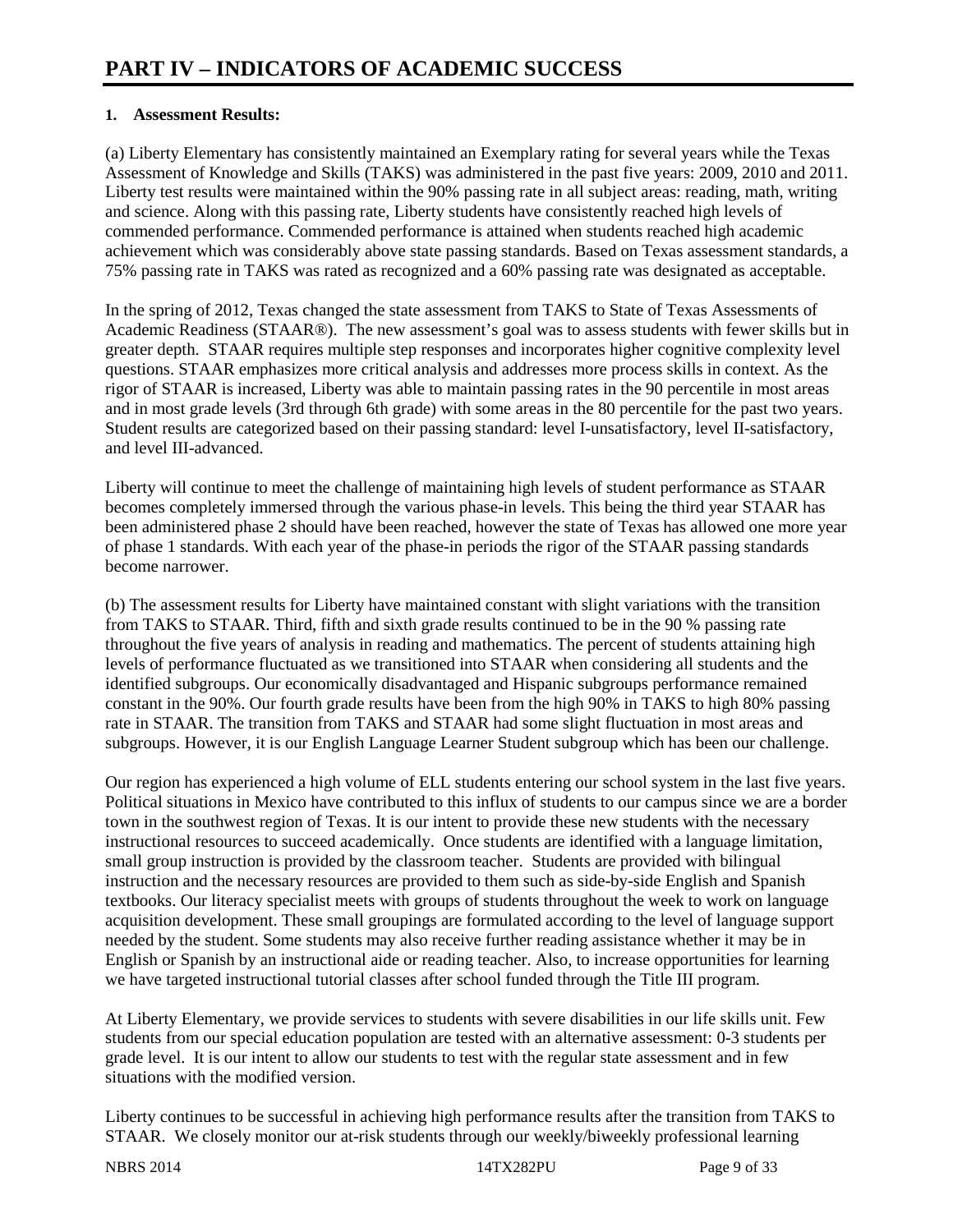communities. Student data is reviewed and analyzed to formulate proper instructional interventions. It is our goal at Liberty Elementary to focus on academic vocabulary through the use of journals especially in mathematics and science. We set high expectation for our student body from first grade to sixth grade. In the lower grades, we focus on students being able to read on-grade level through progress monitoring. When addressing our

Texas Essential Knowledge and Skills (TEKS) through the lessons, we identify which strands are considered supporting standards and which are readiness standards in accordance to our state assessment. Readiness standards are to be mastered in the current grade level which requires in-depth instruction. The supporting standards are introduced or reinforced in the current grade level but will be mastered in the next grade level or were mastered in the previous grade.

Throughout the school year, students' academic gains are monitored through our biweekly tests, nine-week tests and benchmarks. At the time of assessments, we make an effort to ensure students are present therefore, giving us 100% to 99% students tested at the time of the state assessment.

### **2. Using Assessment Results:**

There are several factors that contribute to the success of our school. Every week we schedule collaborative meetings on Tuesdays and professional learning community meetings on Wednesdays with all grade levels. At the collaborative grade level meetings, teachers plan lessons together and share ideas to improve areas of concern. During our professional learning community meetings, grade level teachers, support staff and administration meet to share pertinent student information, discuss and implemented instructional practices (ie. failure report, reading levels, student behavior, special programs reports, language of instruction, assessments, instructional strategies, student and parent conferences, tutorial programs etc.). Recommendations are reviewed to address any group and /or individual student with academic or behavioral needs. Administrators and teachers review all data. Administration provides guidance regarding instructional practices to be followed while the implementation of the instructional activities takes place in each classroom. Walk-through data is shared with the targeted group of teachers. Such data may include: small group interventions (Response to Intervention-RTI), IEP modifications and IAP accommodations observed during the lesson, time on task and technology usage, etc.

A continuous review of assessment data is conducted regularly with each grade level. A performance analysis is reviewed by teachers. A test item analysis is conducted in the areas of reading and math in grades first through sixth, writing in fourth grade and science in fifth grade. This item analysis process involves all teachers to analyze students' test performance by addressing the state curriculum (TEKS) Texas Essential Knowledge and Skills along with the student expectations. The process is applied to biweekly, nine-week tests and district benchmark tests.

However, it is during our RTI meetings that specific students concerns are discussed. The RTI team (literacy, specialist, instructional officer, principal, and counselor) meets once a month with teachers. Students being reviewed by the RTI process receive targeted interventions in the classrooms by their regular classroom teacher during small groups. Targeted instruction is essential to the implementation of these interventions. Students are continuously being progressed monitored to gage student gains or losses through the specified period of six to twelve weeks. Throughout the RTI process the student's parents are kept informed through progress reports and parent conferences.

At the end of the nine-week period, teachers receive a failure report and must conference with the parents of students who have failed the nine-week period. When meeting with the parents, teachers are expected to provide them with essential reports depicting student's gains and/or losses. Also at the end of the nine-week period, the principal holds the quarterly site based decision management (SBDM) meetings. It is at this meeting that assessment results are presented to the members of the SBDM which include parents and community member(s).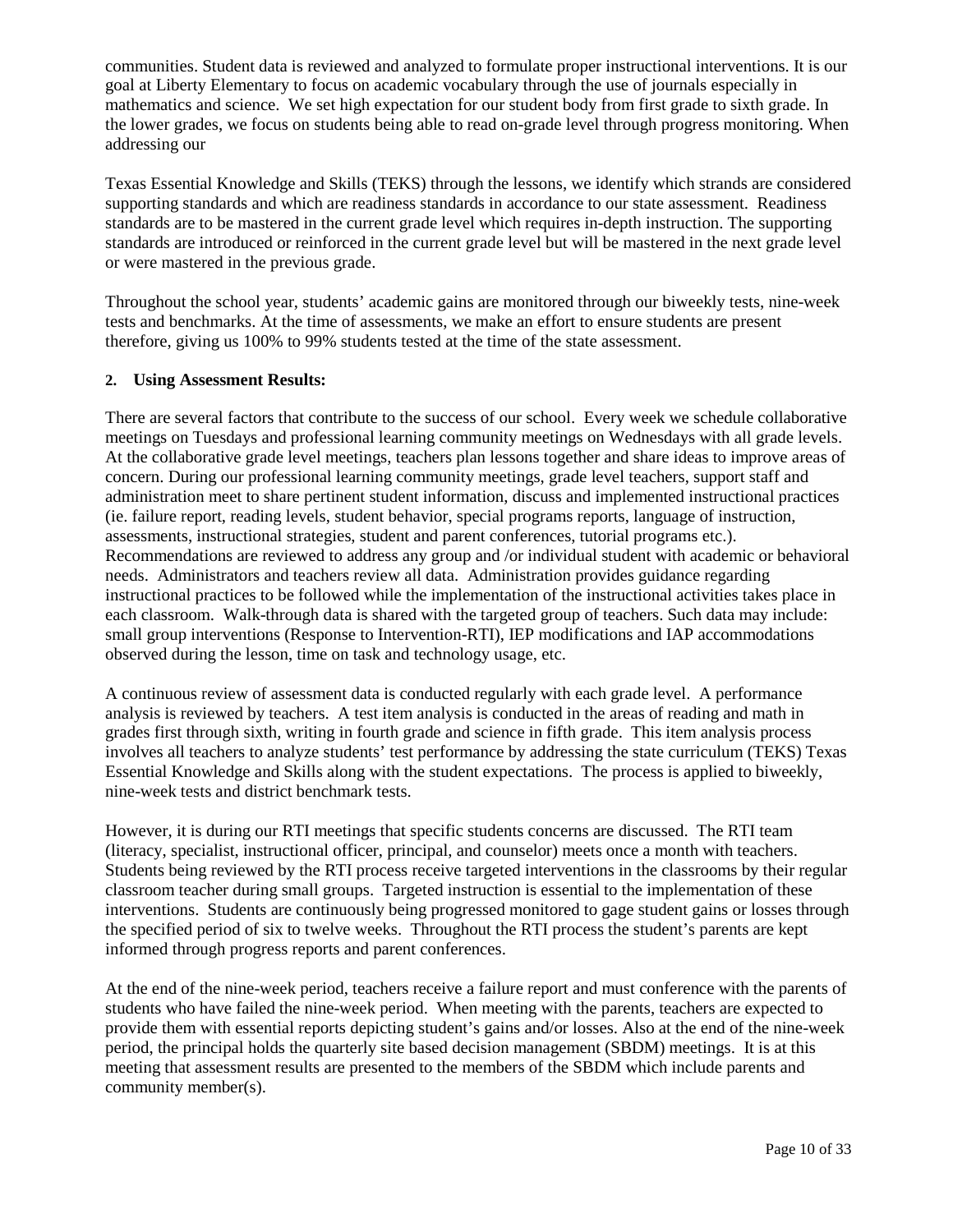### **3. Sharing Lessons Learned:**

What academic instructional strategies does Liberty Elementary School implement that make this school a successful campus? This is the questions that visitors from other school districts and schools from within our school district have asked as they have come by and visit Liberty Elementary. We have been able to share some of our academic strategies and samples of instructional activities such as, the fifth grade science daily activities binder created by the fifth grade teachers and the daily student writing journals in science, social studies, and writing.

Throughout the existence of Liberty Elementary, many school districts have sent representatives to come observe our classrooms. Our teachers are highly effective teachers who share their ideas with each other at our collaborative meetings and with other teachers within our school district. Liberty Elementary began using journals in various subject areas to address concepts and to target academic vocabulary. This type of activity has proven successful at our campus because students are prepared to take notes. These journals provide students with the next best thing at home other than to take the teacher home with them. The information that has been reviewed in the classroom is compiled in these journals. It serves as a means of review during the time of assessment. This practice is now being incorporated into the school district curriculum and is being implemented throughout the district.

Our campus teaches a large group of English language learner students. They are present in all the classrooms since our classrooms are heterogeneously grouped. Teachers incorporate learning stations into their lessons therefore providing teachers opportunities to work in small groups. Teachers from districts with similar populations have come to observe our successful instruction. When walking through our hallways, visitors are surprised by the amount of writing opportunities our students have throughout the day. Most of the student displays demonstrate writing activities and this can be witnessed from first grade through sixth grade.

Our fourth grade team has hosted teachers from other schools to demonstrate how students develop their writing process. Our fourth grade team is notorious for transitioning students from Spanish to English writing. Sixth grade has provided assistance to other teachers in the school district as they use novels to target reading objectives.

Our team will continue to empower all students with the necessary instructional tools to be successful.

### **4. Engaging Families and Community:**

Liberty Elementary has utilized different strategies to engage families and our local community at our campus. Parents, family members, and community members are invited to attend and assist with any and all events at Liberty. We encourage support from our field day events, assemblies to literacy nights.

Liberty is a strong advocate of literacy. We hold annual parental meetings per grade-level, Title 1 meetings, Meet the Teacher Night, and Open House nights; inviting parents and volunteers to support and extend our academic goals. Our staff explains and educates the parents how to promote essential skills necessary to be successful in their educational endeavors thus being productive citizens. Liberty hosts an annual Literacy Night that publishes our goal to the community with the support of parents and volunteers. Our Literacy Night is filled with prominent community leaders and role models that can motivate our students to be lifelong readers/learners.

Liberty encourages parents to stay involved with our students and school by hosting pep rallies, field day activities, sports, and U.I.L. meets. Our campus has parent volunteers who coach different sports for our students ranging from 1st grade girls to 6th grade boys. Because of our parental support and volunteerism Liberty has had many teams become city champs. Our pep rallies fill our gym with students, parents, and community members who promote greatness and education of our students. Field Day's continued success is due to once again parent volunteers, former alumni, and local community members such as border patrol agents and other law enforcement agencies. They assist the coaches and teachers in judging event winners,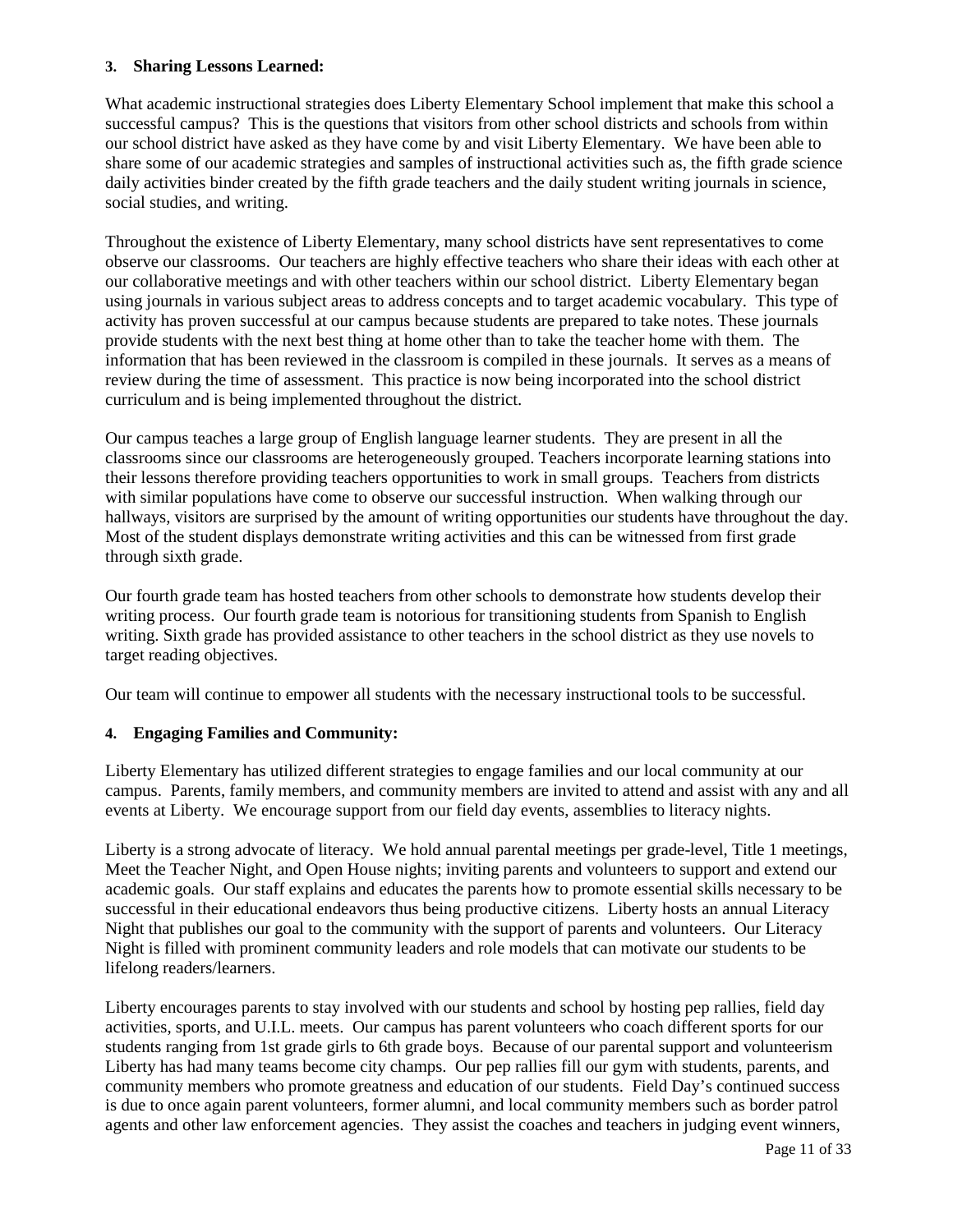distributing ribbons, and chaperoning our current students. In addition to sports, Liberty has unparalleled support in U.I.L. events. Students are highly motivated by parents to compete and excel in U.I.L. leading Liberty to numerous district-wide first place trophies since the inception of our campus. Also, Liberty has been recognized for having the most parents attend District-Wide Annual Parent Conferences.

The staff at Liberty welcomes parents and local volunteers to assist with daily campus activities. Parents are welcomed to assist by making copies, joining our PTO, or Site-Based Decision Making (SBDM) committee. Liberty's PTO is committed to our students by hosting Halloween parades, Christmas parties, and 6th grade banquets. Because of our highly involved parents and community members, Liberty has been furnished with two baseball fields and a grass playing field for the students to enjoy.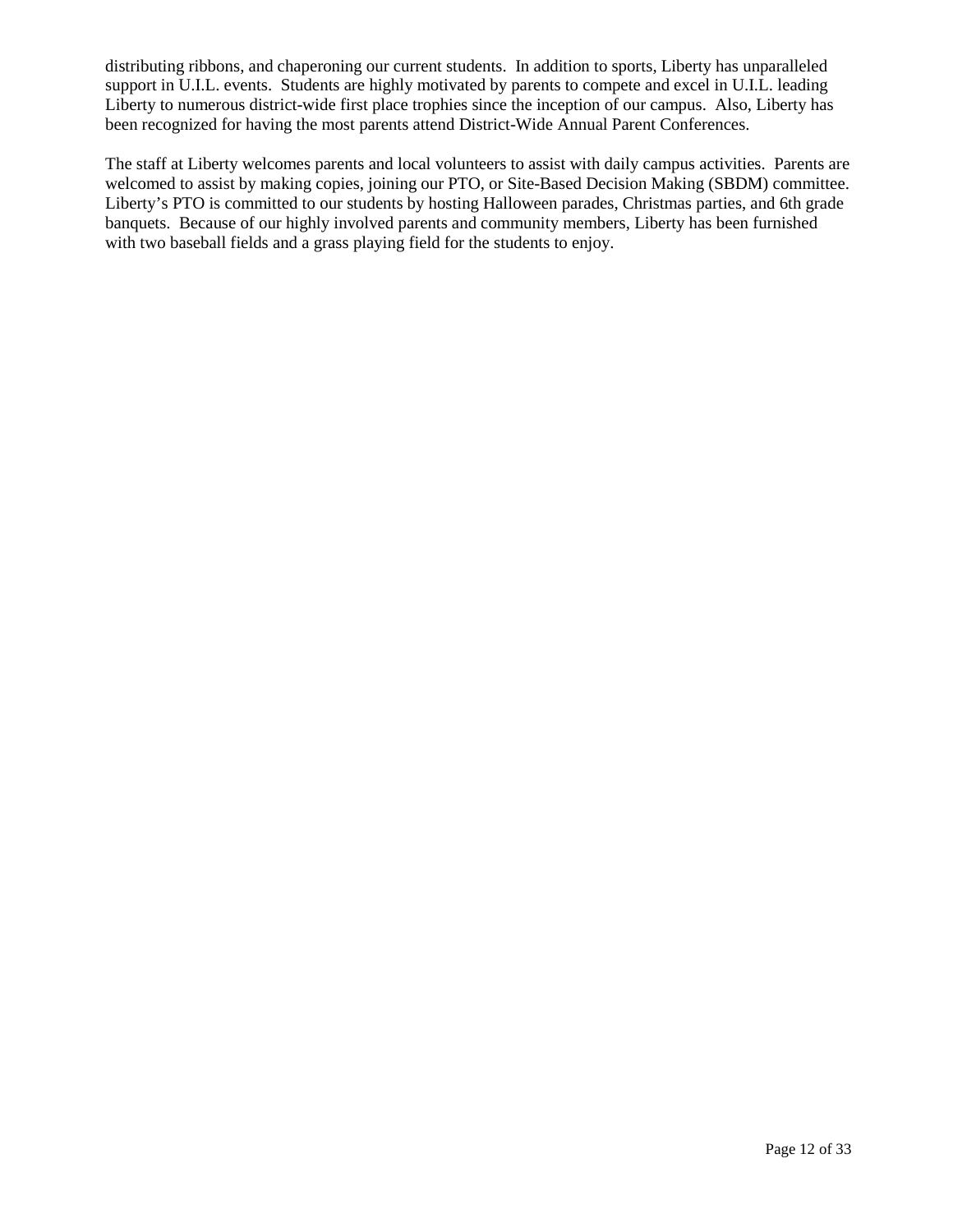### **1. Curriculum:**

Liberty Elementary follows the State Board of Education's curriculum standards called the Texas Essential Knowledge and Skills (TEKS). For our English Language Learners (ELL), we strictly incorporate the English Language Proficiency Standards (ELPS) into our lessons. We strongly emphasize the College and Career Readiness Standards (CCRS). The quality of our students' work reflects the CCRS which we implement with the utmost rigor. Our curriculum addresses the Readiness and Supporting standards and their specific strands for each grade level in a developmentally appropriate continuum. Furthermore, technology applications are embedded within all core subject areas. We also provide immediate interventions for identified Tier II, Tier III and Response to Intervention (RTI) students; this allows us to help students perform on grade level and narrow the learning gap.

In providing students with adequate effective teaching practices, our teachers share ideas through vertical team alignment meetings, staff development trainings thereby ensuring that all goals from the campus improvement plan are followed and met.

The Reading/Language Arts curriculum addresses students' needs by developing their language skills through listening, speaking, reading and writing. The teacher first models lessons through a whole group language experience approach. Along with state and district mandated programs, the students reading levels are identified through several measures, i.e. DRA and EDL"Evaluación del Desarrollo de la Lectura" (the Spanish version of the Developmental Reading Assessment-DRA). Reading instruction focuses on fluency, phonics, word recognition in primary grades while at the same time evoking the love of reading through various innovative reading activities. Students are asked to incorporate graphic organizers as pre-writing activities. This enables the students to organize their ideas. Through the use of novels, students gain knowledge of literary elements while expanding their comprehension skills.

During Math core area, engaging instructional lessons are provided through the use of technology. Our teachers provide students with relevant learning opportunities that set high standards and expectations which lead to Liberty's academic success. Teachers present math lessons with the intent of building logical reasoning and making mathematical connections to real life situations. We take a hands-on approach in teaching our math lessons and focus on a variety of learning styles, so that we target the needs of all our students.

Our science instruction focuses on each individual objective and exposes our students to a multitude of meaningful activities that require reading, discussion, and the use of technology through multimedia equipment. Implementation of science journals is one of many creative ways to help students understand science. After working with hands on materials and creating science activities and experiments, all students make their own journals where they record qualitative observations, vocabulary, facts and create visual illustrations. Science journals help students internalize vocabulary, concepts and information providing them with a strong foundation that they can build upon year after year.

During our Social Studies instruction, students are able to identify functions of government as well as services provided by local government. They also acquire knowledge of customs, symbols, and celebrations that represent American beliefs and principles. The use of nonfiction texts, primary sources, and biographies are included in our lessons. For research, students are encouraged to use different resources, including various internet sources.

The arts are a vital existence in our daily lives, allowing us to express our individual talents while challenging our intelligence and comprehension. When exposed to the arts, children are able to express their feelings and emotions in a unique manner which will enable them to explore ideas, better understand content/subject area and appreciate different cultures.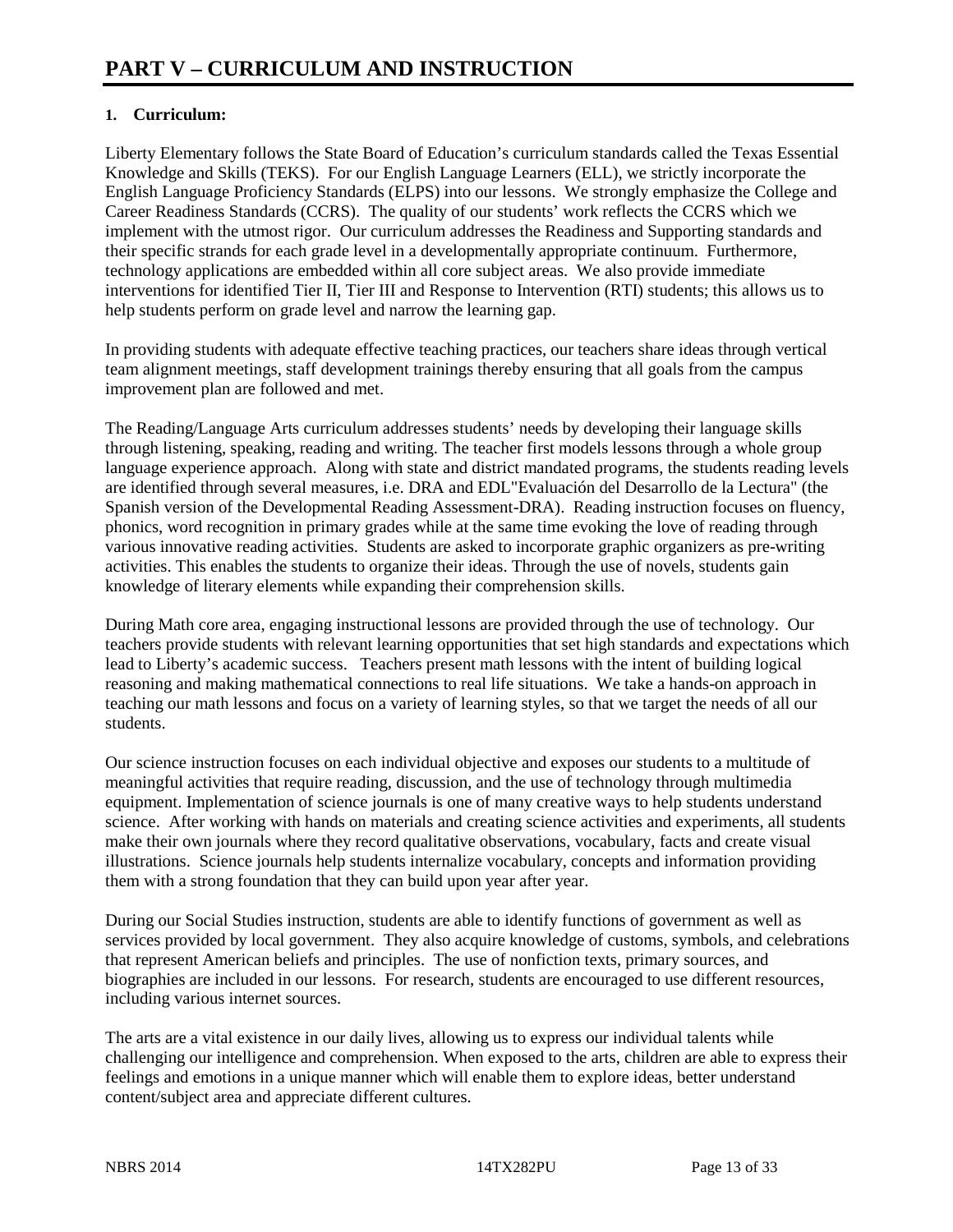Our Physical Education program is well rounded, which includes curriculum for 1st through 6th grade. The goal is to provide a complete program which includes physical and mental challenges. Activities include running, tag, games, sport tournaments and activities that include math reinforcement. The state mandated Fitness Gram Test and nutrition education is also included in the weekly plan. The ultimate goal is for the students to have fun and for them to develop a love for exercise and play for a lifetime.

Liberty prides itself with teachers who are strong in implementing the curriculum and assessing their needs to tailor their instruction. By following these guidelines and being committed to student success, Liberty will continue to excel to its highest potential.

### **2. Reading/English:**

Children have always come to school with a range of literacy experiences and abilities making it difficult for teachers to meet the needs of all of their students. Teachers implement various types of grouping arrangements at Liberty Elementary, including needs-based homogeneous groups, interest-based groups, individualized grouping, and most importantly small group instruction. However, it has become clear that it is not the grouping arrangement that matters; it is the delivery of the lesson that has the most impact on the students.

Our lower elementary reading program is designed to meet the diverse needs of all students from 1st through 3rd grades. Small group reading instruction through guided reading groups provides meaningful literacy experiences for the learner in order to address their individual needs. This type of instruction also includes tasks that promote deep understanding which in turn allows teachers to adjust their teaching methods to meet the individual needs of our learners. In an effort to promote productive learning, while teachers are working with students in small groups, other students work independently at literacy work stations. Literacy work stations provide students opportunities to work independently to practice using their reading skills. Students' literacy needs and ability levels vary greatly. Therefore, it is necessary to provide multiple opportunities for students to express and analyze text and collaborate with others in an effort to develop their ability to read and comprehend text.

Teaching through novels is one of the strategies used by upper grade teachers (4th-6th) at Liberty Elementary. This approach provides an excellent opportunity for vocabulary development which is essential to recent immigrants and ELL students. A well-chosen novel will address complex situations engaging the students intellectually, emotionally, and linguistically thereby motivating the learner. Novel reading provides the students with a strong sense of achievement having successfully read and discussed literature while providing students a glimpse into a variety of cultures and genres.

At Liberty Elementary, we believe that all children learn differently and that it is our responsibility to adjust our teaching methods to meet their needs.

### **3. Mathematics:**

Liberty Elementary follows a math curriculum that consists of Texas Essential Knowledge and Skills. Based on this curriculum, teachers annually take part in designing a district scope and sequence guide. Liberty effectively implements this curriculum by adjusting it to meet the individual needs of our campus and its students. We place strong emphasizes on College Readiness Standards, providing students clear expectations, and setting high standards for them to attain . Our short term goals are to equip students with the necessary skills, strategies and tools to not only meet, but master, the standards and criteria of their current grade levels and prepare them for upcoming school years. Our long term goals are to develop successful and productive citizens by becoming problem solvers who can effectively function in any chosen field.

Professional learning communities are held periodically to study the state's readiness and supporting standards in order to formulate or revise plans for the delivery of instruction. Every school year teachers are provided with students' state assessment results from the previous year. Item analysis meetings are held to align student expectations and target areas of deficiency. Liberty utilizes different strategies and elements in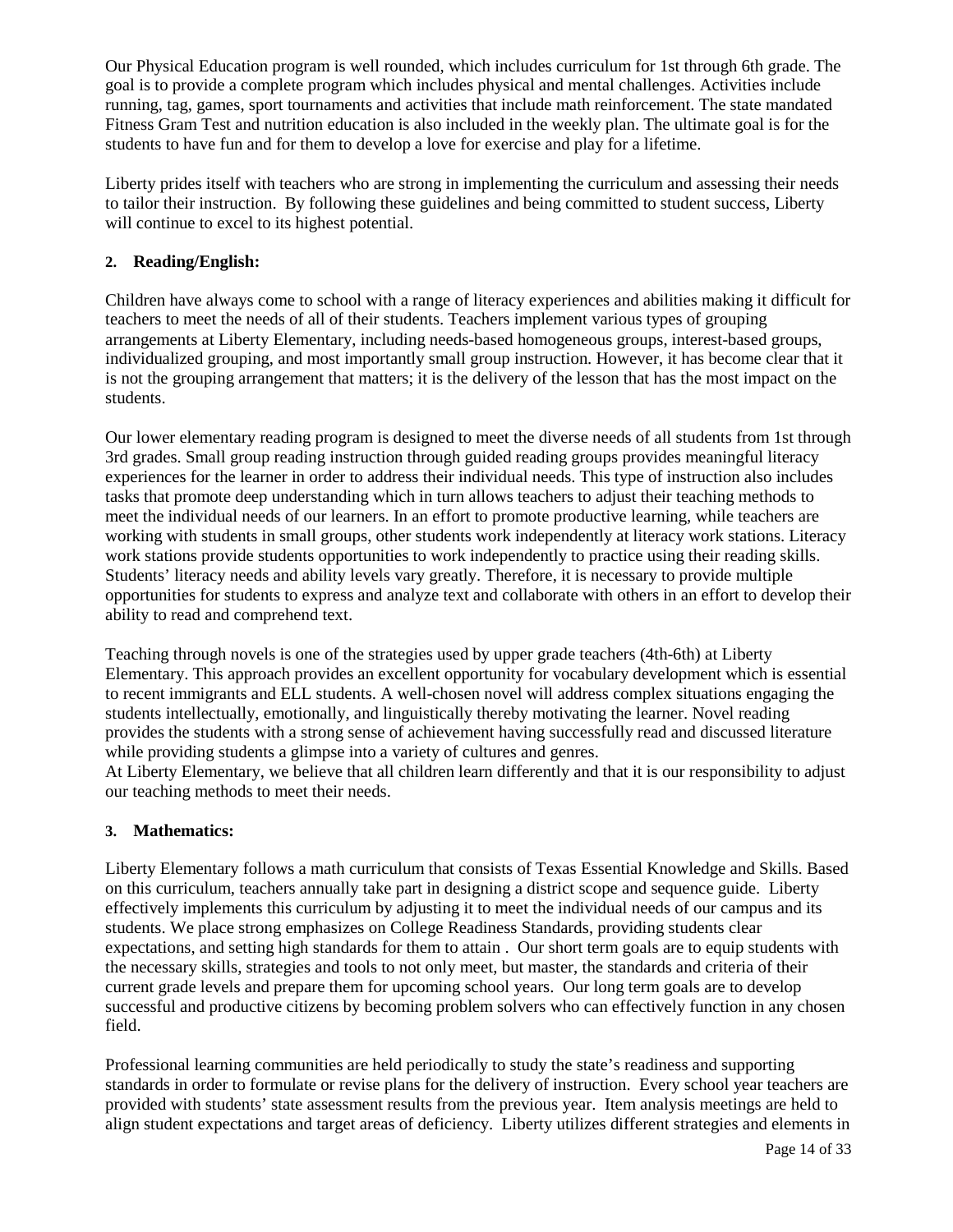teaching the states' standards in each grade level. Mathematical concepts, problem solving techniques and computation skills are spiraled weekly throughout the year. Assignments, tests, and district benchmarks are continuously analyzed to evaluate our students' progress, strengths and weaknesses.

Each grade level starts the lesson reviewing basic computation skills through music, technology, games, and drills. Our campus success is partly due to spiraling skills on a daily basis to help reinforce and re-teach prior concepts. Spiraling is reviewed through oral math, vocabulary walls, centers, and animated videos. We also utilize a computer software program that reinforces each student's abilities. The concept is taught through the use of visuals, role playing, modeling and web-based technology. After evaluating the students' understanding of the concept, the teacher will group students according to their needs and re-teach the concepts. During small group the teacher keeps a mat to document the skill reinforced. If students need further assistance, an after school tutorial program is offered.

Our final and most important element is problem solving. Students have the opportunity to develop and improve their thinking, reasoning and problem solving skills. Our gifted students are also challenged by providing extension to math activities. By implementing differentiated instruction, Liberty Elementary has shown to be successful.

### **4. Additional Curriculum Area:**

It is the vision of Liberty Elementary to challenge our students to academic and technological excellence in order to prepare them for success in their college and career goals. Our science curriculum is essential in achieving this goal. It is through the integration of real world experiences, technology, hands-on activities, virtual labs, journals, and exploration that science skills and concepts are taught and reinforced. The science curriculum requires that students acquire knowledge of four major reporting categories: Matter and Energy, Force Motion and Energy, Earth and Space, and Organisms and Environments. In implementing this curriculum, we expose our students to investigations using scientific processes, inquiry methods and analyzing information.

e address the major concepts and vocabulary in the context of physical, earth, and life sciences through the use of journals. The integration of journals allows students to organize essential information through visuals embedded in foldables, flipbooks, and graphic organizers. This allows students to internalize science concepts, skills, and vocabulary.

Technology is also an essential tool in preparing our students for success throughout their educational endeavors. Science concepts are integrated through the use of educational multimedia such as educational videos, virtual labs, and web-based interactive activities.

Additionally, students are given the opportunity to implement safe science practices and internalize science concepts through a myriad of hands-on activities and investigations. Students design experiments to demonstrate scientific concepts and seek answers to their questions using critical thinking and reasoning skills.

Liberty Elementary takes pride in fostering community involvement. The science curriculum provides a great opportunity for community members to visit and impart their scientific knowledge. This allows students to connect their knowledge to the real world. We have been privileged that speakers from surrounding universities, business leaders, and science educators have shared varied activities, thus enhancing students' knowledge and reinforcing concepts taught in the classroom.

Our science assessments are aligned to the state standards and allow for evaluation of student performance. At Liberty Elementary we use technology to create tests and analyze results to identify weaknesses in student performance. This information is then used to create individualized instruction for intervention to target students' academic weaknesses during small group instruction.

What sets the science curriculum apart at Liberty Elementary, is that students, teachers, parents, and the community work together to academically challenge our students while providing a safe and nurturing place to learn.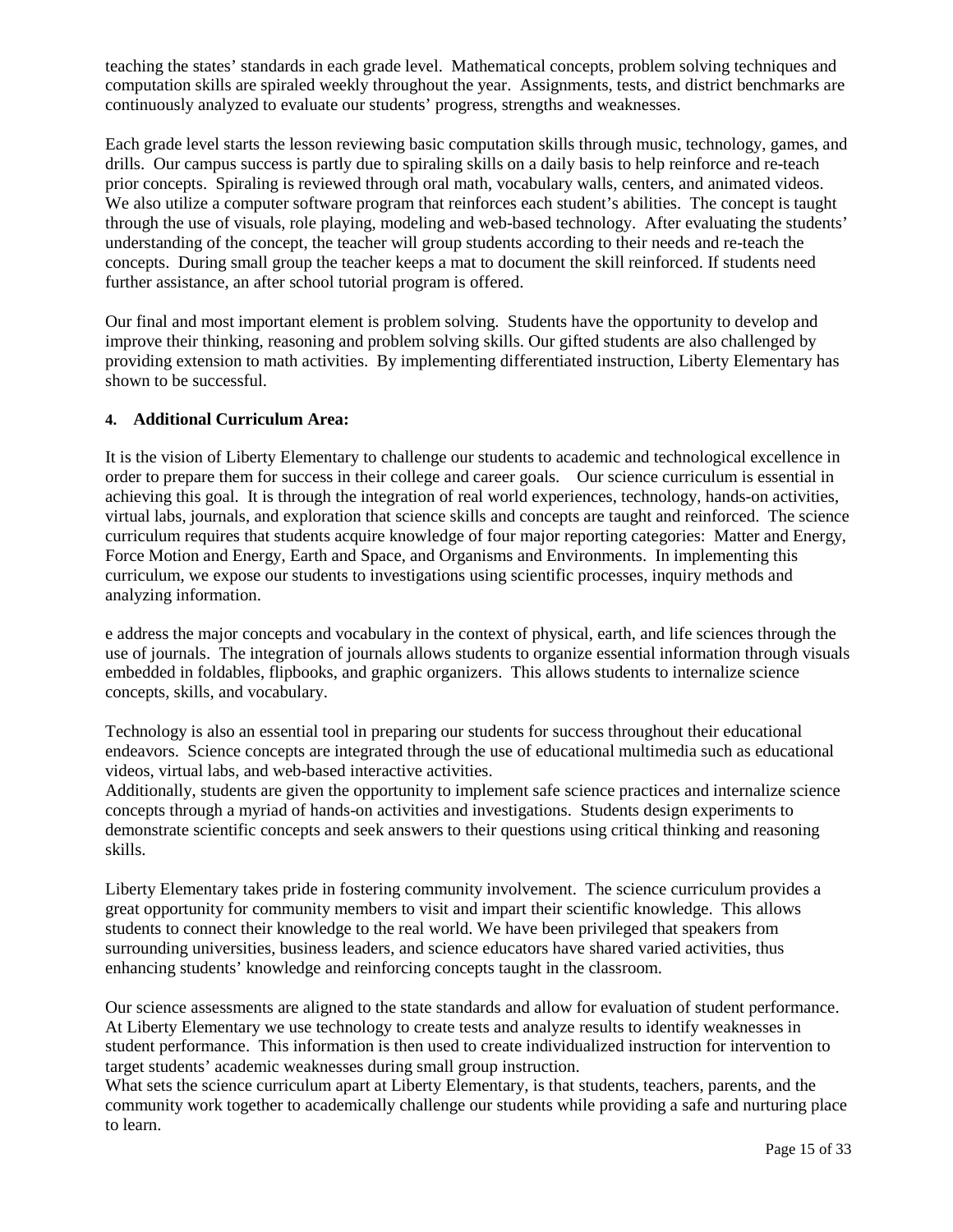### **5. Instructional Methods:**

Liberty Elementary effectively uses a wide variety of instructional methods and technology programs to address the diverse needs of our student subgroups. Before the school year begins, we identify our subgroups such as special education, dyslexia, speech and auditory students, gifted and talented, RTI Tier II & IIIs, bilingual, ESL, and at-risk students and meet throughout the year to monitor progress and modify instruction.

For Tier III, special education inclusion and resource students, ARD meetings are held to review student's academic progress, revise, and/or formulate Individual Education Plan (I.E.P.s) where skills, and the type and frequency of support are determined. Inclusion students are provided with one-to-one or small group assistance by the special education staff in the general education classroom utilizing resources provided by the homeroom teacher. In addition to small group and one-to-one instruction, at-risk students receive various forms of instructional support through online computer programs. Students' progress is monitored periodically through individualized reports and areas of concern are addressed by the specified intervention staff in both reading and math.

Our Tier II students, which include RTI, 504, Dyslexia, ESL, Bilingual, and students performing slightly below reading level are addressed through small group and one-to-one instruction in the classroom and/or by the reading teacher/ instructional aides. An additional 120-minutes of weekly instruction using lessons from research based instructional resources and other intervention programs provide hands-on activities to students and enable them to grasp challenging concepts with ease. Bilingual students in grades 4th-6th with beginner or intermediate status receive an additional 90-minutes of weekly ESL support with the literacy specialist. Listening, speaking, writing, and comprehension skills are developed through concepts provided by state adopted resources. A comfortable setting and daily oral language activities enable students to communicate effectively in social settings and acquire academic language improving their comprehension.

All students are provided opportunities to utilize the intelligent classroom components for daily practice and presentations. Technology is available for all our students by attending scheduled times to the computer lab.

The Gifted and Talented teacher services students for 60 minutes a week. The students are presented with highly engaging projects that entail research, collaboration, and publication about important historical people, young inventors, and current event topics. Students use laptops and I-pads to do research and create presentations to present their work and findings to their peers.

### **6. Professional Development:**

Our Liberty staff is part of subcommittees for our campus needs assessment. When we meet during the spring semester, these subcommittees provide areas to focus on and address the specific needs of the campus. From our subcommittees' findings, we have addressed areas such as technology support, new teacher mentorship, behavior management, content area support and safety procedures. With the opening of a new elementary campus four years ago, Liberty lost some students and teachers. However, this loss was shortly lived since our population grew back to approximately 630 students the following school year. At the beginning of the school year, new teachers came to our campus or were reassigned to a new grade level.

Throughout these years, there has been a fluctuation of students from grade level to grade level. It has been necessary each year to reassign a couple of teachers to a new grade level. The need to provide support to the teacher in the new grade level became imperative. Our literacy specialist began modeling lessons in the classrooms for these teachers especially the newly hired. These teachers were provided opportunities to observe other teachers within the grade level and even across grade levels. The assigned mentor meets with the new teacher and the district provides professional development for both.

With an increase in school violence, the administration and school counselor in conjunction with the city police department held a workshop for the staff regarding safety measures to implement. This was an added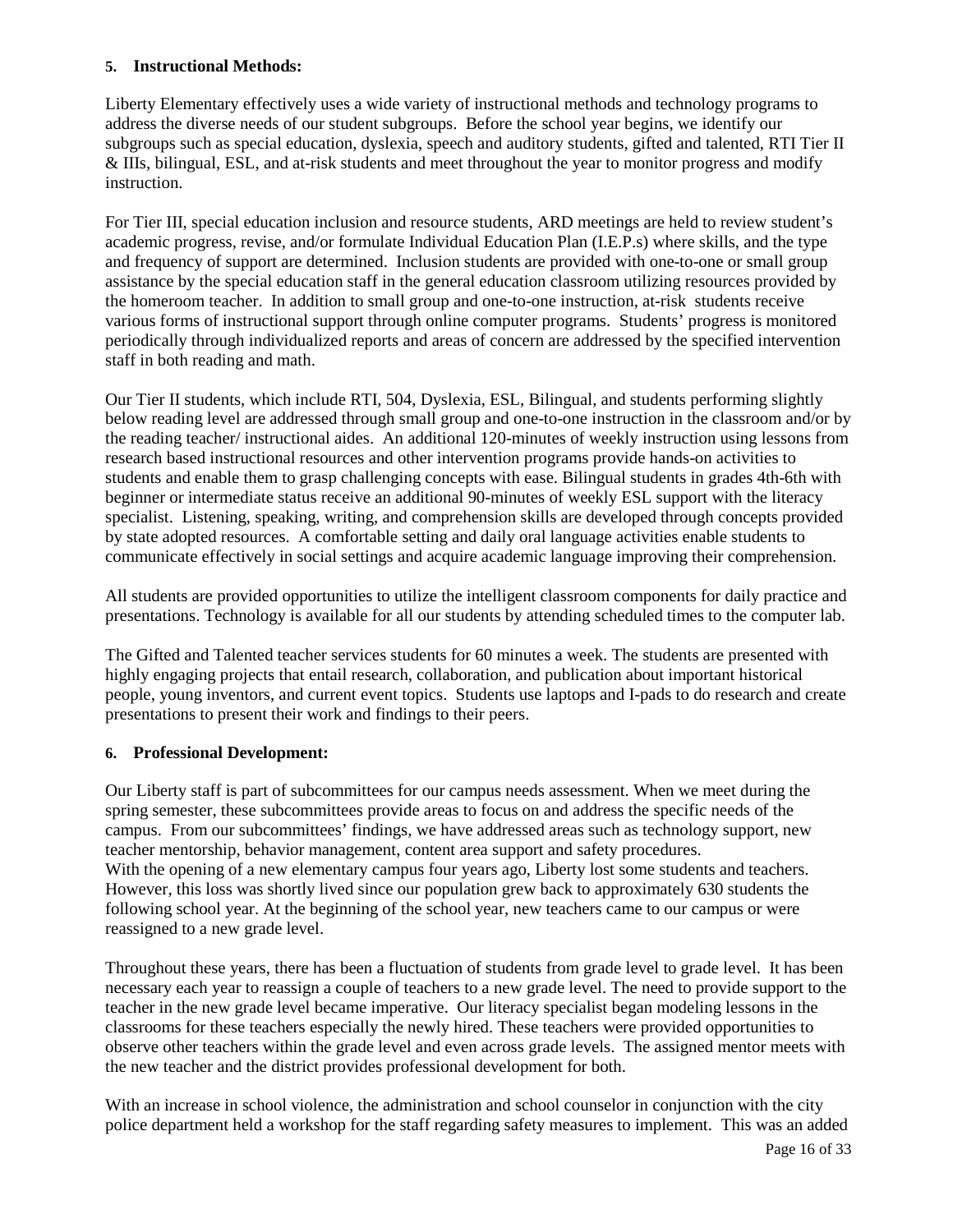professional development aside from what the campus provides each school year. Another area to address was student behavior regarding bullying situations. Liberty contacted a community liaison to speak to our fourth, fifth and sixth grade student body and teachers. This bullying awareness has been discussed extensively in counselor cluster meetings. The school district has also provided professional development to counselors and principals on handling traumatic events within our school. The district has a special team of counselors who come to the campus and assist with the implementation of the plan.

Also, technology training was provided by the district to address the incorporation of the intelligent classrooms with classroom instruction. This type of training have been provided after school and during the day to allow teacher flexibility to attend. To provide added writing support for the fourth grade teachers, the campus principal along with other colleagues contracted a writing consultant which were paid through campus funding.

### **7. School Leadership**

It is the intent of the administration at Liberty Elementary to empower teachers in order to promote student success. Administration meets weekly at regularly scheduled professional learning community (PLC) meetings with the teachers. These PLC meetings address areas of concern and improvement regarding student progress. During these data-driven meetings, decisions affecting students who are performing below level are discussed. The instructional officer and principal meet with the teachers and together formulate interventions that will assist students who may be in need of additional instruction. Various types of reports are reviewed; such reports include failure reports and biweekly assessment results. The data is disaggregated and analyzed. These meetings provide factual and immediate information to teachers and administration in order to ensure that proper interventions may be provided in the classroom. We look at this information in order to ensure that students are properly identified and prescribed the proper intervention which may include before or after school tutorials, small group intervention, reading teacher intervention, language acquisition intervention and/or resource interventions.

From the beginning of the school year, the principal provides professional development training to the staff and identifies areas of growth. Students are identified and an accelerated plan is formulated to target an intervention to ensure student progress throughout the school year. The principal ensures data is readily available to teachers through the use of technology resources. At the PLC meetings, the teachers are provided a laptop to review various types of reports via the data portal utilized by the district. This data however must be uploaded at the campus level in order to be disaggregated. At the end of each nine-week period, the principal provides professional development to all staff to address areas of concern as identified through our PLC meetings. The leadership team encompassed by the principal, instructional officer, curriculum specialist, special education teacher and counselor provide support to teachers throughout the school year by meeting with them regularly to discuss student needs.

The principal initiated the Response to Intervention (RTI) process at Liberty Elementary and trained the staff. This process has been in effect and has improved throughout the past four years. When looking at student data, a team meets with individual teachers to reinforce the validity of the interventions being provided to the student. The RTI team ensures that continuous progress monitoring takes place. The RTI team includes the principal, instructional officer, the curriculum specialist, and classroom teacher.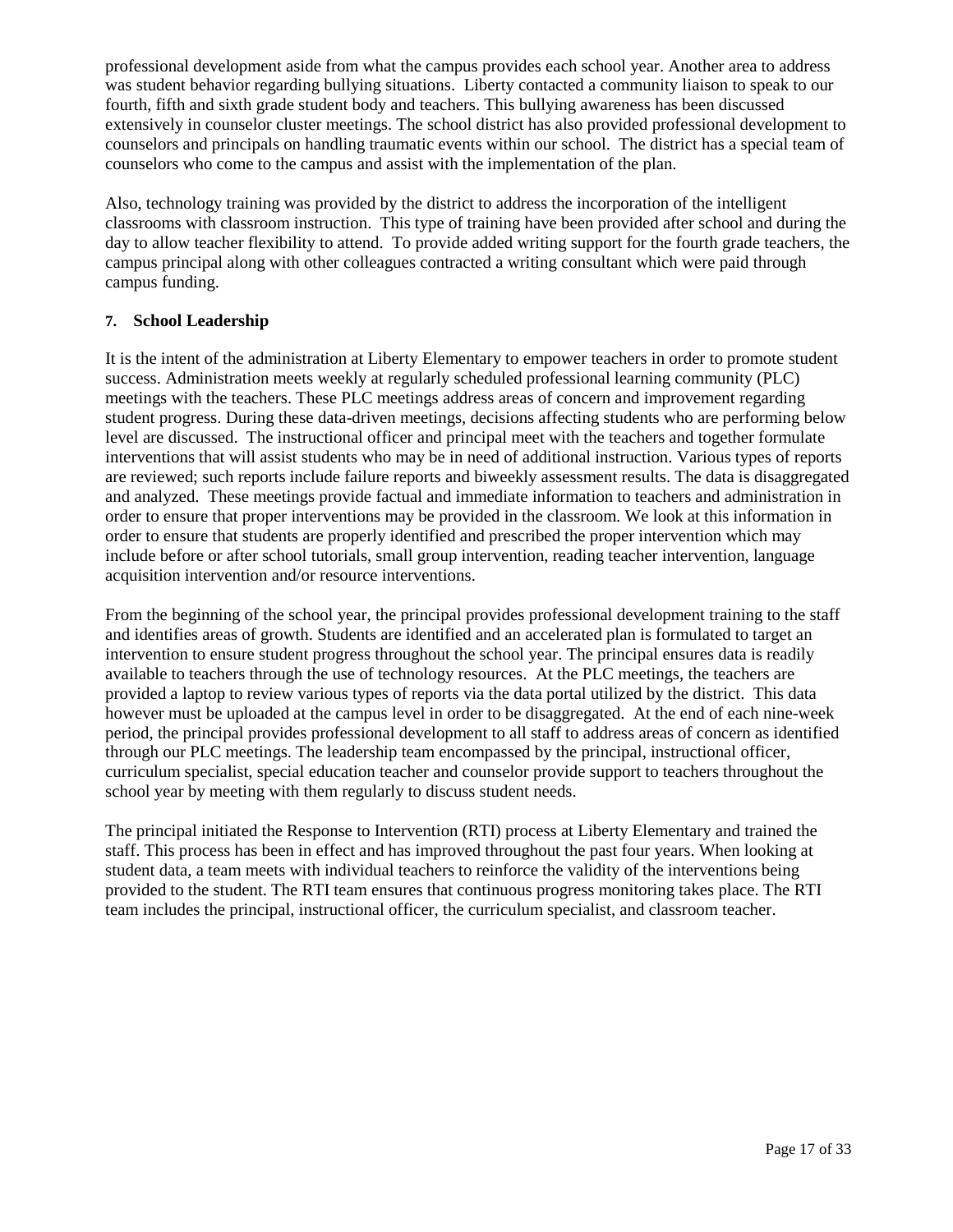**Subject:** <u>Math **Test:** (STAAR®) and (TAKS)</u><br> **All Students Tested/Grade:** 3 **Containers Edition/Publication Year:** 201 Publisher: Pearson Texas Assessment

# **All Students Tested/Grade:** 3 **Edition/Publication Year:** 2013

| School Year                      | 2012-2013      | 2011-2012      | 2010-2011      | 2009-2010       | 2008-2009    |
|----------------------------------|----------------|----------------|----------------|-----------------|--------------|
| Testing month                    | Apr            | Apr            | Apr            | Apr             | Apr          |
| <b>SCHOOL SCORES*</b>            |                |                |                |                 |              |
| Level II: Satisfactory           | 93             | 83             | 92             | 96              | 98           |
| Level III: Advanced              | 24             | 21             | 28             | $\overline{53}$ | 47           |
| Number of students tested        | 100            | 77             | 113            | 93              | 112          |
| Percent of total students tested | 100            | 100            | 100            | 100             | 100          |
| Number of students tested with   | $\overline{3}$ | $\overline{2}$ | $\overline{0}$ | $\overline{0}$  | $\mathbf{1}$ |
| alternative assessment           |                |                |                |                 |              |
| % of students tested with        | $\overline{3}$ | 3              | $\mathbf{0}$   | $\theta$        | $\mathbf{1}$ |
| alternative assessment           |                |                |                |                 |              |
| <b>SUBGROUP SCORES</b>           |                |                |                |                 |              |
| 1. Free and Reduced-Price        |                |                |                |                 |              |
| Meals/Socio-Economic/            |                |                |                |                 |              |
| <b>Disadvantaged Students</b>    |                |                |                |                 |              |
| Level II: Satisfactory           | 97             | 92             | 91             | 96              | 97           |
| Level III: Advanced              | 23             | 16             | 28             | 49              | 39           |
| Number of students tested        | 56             | 25             | 81             | 53              | 62           |
| 2. Students receiving Special    |                |                |                |                 |              |
| <b>Education</b>                 |                |                |                |                 |              |
| Level II: Satisfactory           |                |                |                |                 |              |
| Level III: Advanced              |                |                |                |                 |              |
| Number of students tested        |                |                |                |                 |              |
| 3. English Language Learner      |                |                |                |                 |              |
| <b>Students</b>                  |                |                |                |                 |              |
| Level II: Satisfactory           | 89             | 86             | 89             | 92              | 96           |
| Level III: Advanced              | 15             | 16             | 13             | 36              | 35           |
| Number of students tested        | 41             | 31             | 53             | 25              | 57           |
| 4. Hispanic or Latino            |                |                |                |                 |              |
| <b>Students</b>                  |                |                |                |                 |              |
| Level II: Satisfactory           | 92             | 82             | 92             | 95              | 98           |
| Level III: Advanced              | 23             | 19             | 27             | 52              | 48           |
| Number of students tested        | 91             | 73             | 105            | 88              | 110          |
| 5. African-American              |                |                |                |                 |              |
| <b>Students</b>                  |                |                |                |                 |              |
| Level II: Satisfactory           |                |                |                |                 |              |
| Level III: Advanced              |                |                |                |                 |              |
| Number of students tested        |                |                |                |                 |              |
| <b>6. Asian Students</b>         |                |                |                |                 |              |
| Level II: Satisfactory           |                |                |                |                 |              |
| Level III: Advanced              |                |                |                |                 |              |
| Number of students tested        |                |                |                |                 |              |
| 7. American Indian or            |                |                |                |                 |              |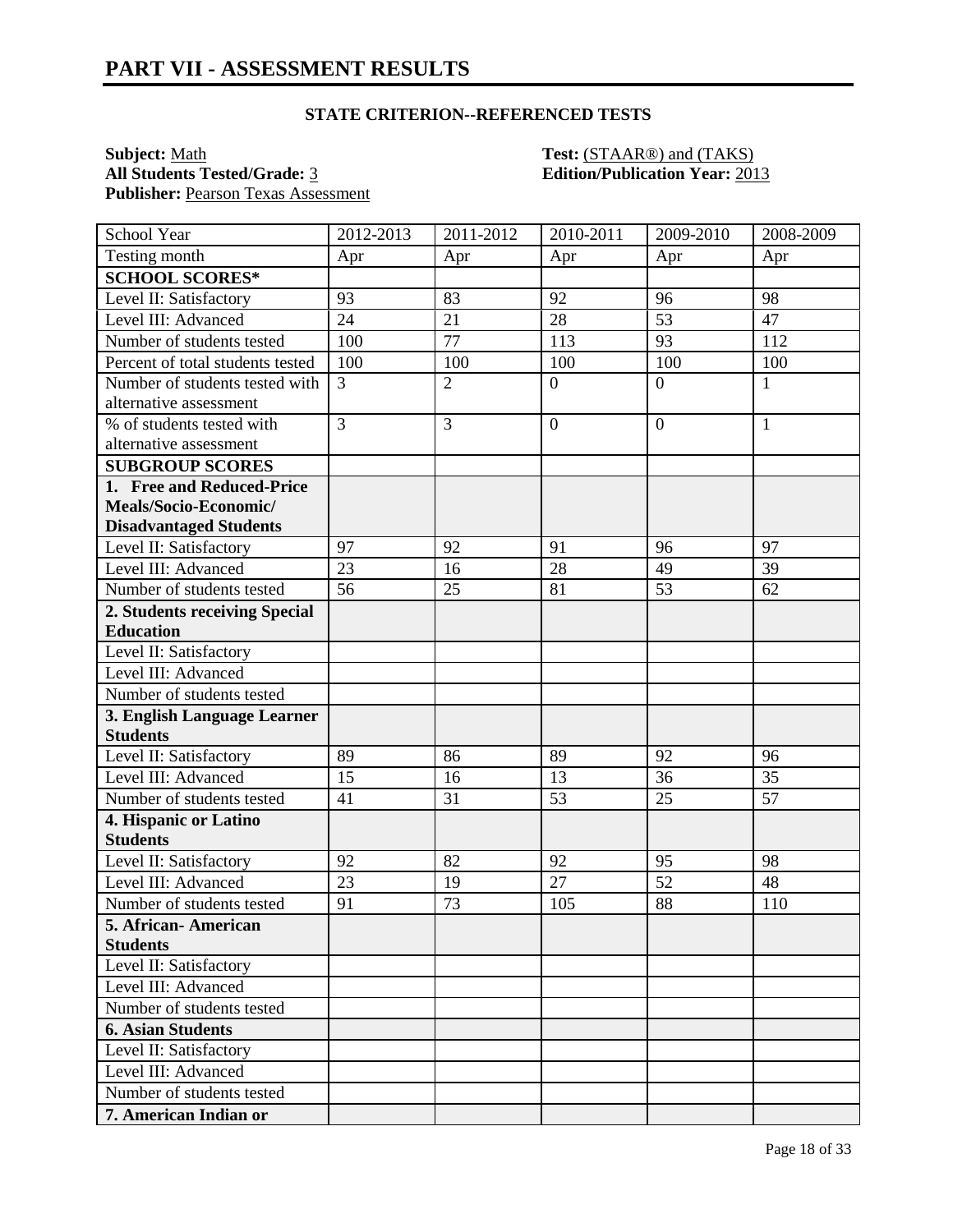| <b>Alaska Native Students</b>    |  |  |  |
|----------------------------------|--|--|--|
| Level II: Satisfactory           |  |  |  |
| Level III: Advanced              |  |  |  |
| Number of students tested        |  |  |  |
| 8. Native Hawaiian or other      |  |  |  |
| <b>Pacific Islander Students</b> |  |  |  |
| Level II: Satisfactory           |  |  |  |
| Level III: Advanced              |  |  |  |
| Number of students tested        |  |  |  |
| 9. White Students                |  |  |  |
| Level II: Satisfactory           |  |  |  |
| Level III: Advanced              |  |  |  |
| Number of students tested        |  |  |  |
| <b>10. Two or More Races</b>     |  |  |  |
| identified Students              |  |  |  |
| Level II: Satisfactory           |  |  |  |
| Level III: Advanced              |  |  |  |
| Number of students tested        |  |  |  |
| 11. Other 1: Other 1             |  |  |  |
| Level II: Satisfactory           |  |  |  |
| Level III: Advanced              |  |  |  |
| Number of students tested        |  |  |  |
| 12. Other 2: Other 2             |  |  |  |
| Level II: Satisfactory           |  |  |  |
| Level III: Advanced              |  |  |  |
| Number of students tested        |  |  |  |
| 13. Other 3: Other 3             |  |  |  |
| Level II: Satisfactory           |  |  |  |
| Level III: Advanced              |  |  |  |
| Number of students tested        |  |  |  |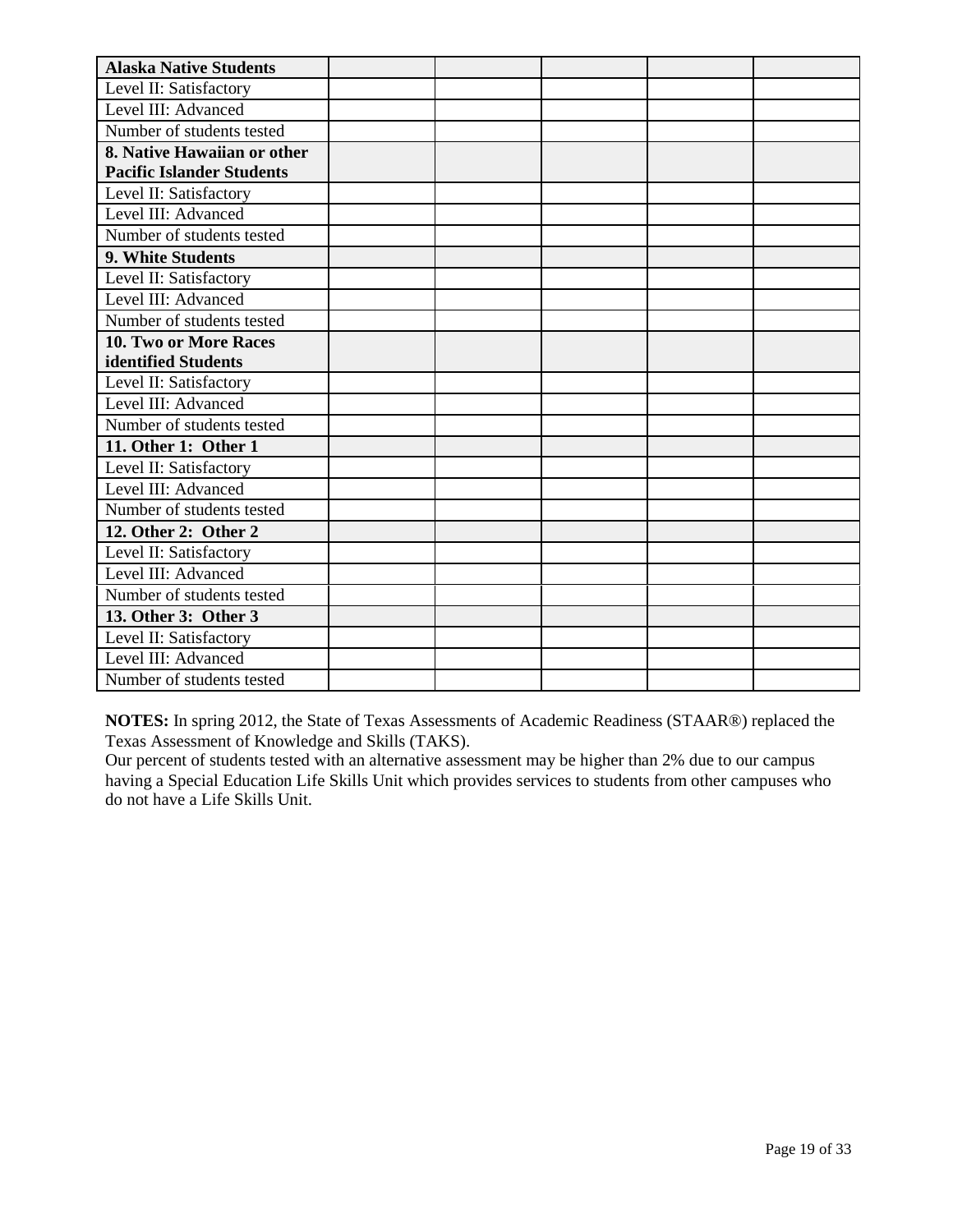### **Subject:** <u>Math</u> **Test:** (STAAR®) and (TAKS) **All Students Tested/Grade:** 4 **Edition/Publication Year:** 2013 **Publisher:** Pearson Texas Assessment

| School Year                      | 2012-2013       | 2011-2012      | 2010-2011      | 2009-2010    | 2008-2009        |
|----------------------------------|-----------------|----------------|----------------|--------------|------------------|
| Testing month                    | Apr             | Apr            | Apr            | Apr          | Apr              |
| <b>SCHOOL SCORES*</b>            |                 |                |                |              |                  |
| Level II: Satisfactory           | 91              | 81             | 98             | 96           | 98               |
| Level III: Advanced              | 42              | $8\,$          | 49             | 44           | 54               |
| Number of students tested        | 84              | 120            | 91             | 116          | 95               |
| Percent of total students tested | 100             | 99             | 100            | 100          | 100              |
| Number of students tested with   | $\mathbf{1}$    | $\overline{2}$ | $\overline{0}$ | 1            | $\boldsymbol{0}$ |
| alternative assessment           |                 |                |                |              |                  |
| % of students tested with        | $\mathbf{1}$    | $\mathbf{1}$   | $\overline{0}$ | $\mathbf{1}$ | $\overline{0}$   |
| alternative assessment           |                 |                |                |              |                  |
| <b>SUBGROUP SCORES</b>           |                 |                |                |              |                  |
| 1. Free and Reduced-Price        |                 |                |                |              |                  |
| Meals/Socio-Economic/            |                 |                |                |              |                  |
| <b>Disadvantaged Students</b>    |                 |                |                |              |                  |
| Level II: Satisfactory           | 91              | 74             | 98             | 93           | 99               |
| Level III: Advanced              | $\overline{33}$ | $\overline{4}$ | 46             | 42           | 53               |
| Number of students tested        | 48              | 49             | 50             | 60           | 51               |
| 2. Students receiving Special    |                 |                |                |              |                  |
| <b>Education</b>                 |                 |                |                |              |                  |
| Level II: Satisfactory           |                 |                |                |              |                  |
| Level III: Advanced              |                 |                |                |              |                  |
| Number of students tested        |                 |                |                |              |                  |
| 3. English Language Learner      |                 |                |                |              |                  |
| <b>Students</b>                  |                 |                |                |              |                  |
| Level II: Satisfactory           | 100             | 86             | 93             | 90           | 96               |
| Level III: Advanced              | 37              | $\overline{0}$ | 32             | 34           | 56               |
| Number of students tested        | 19              | 32             | 28             | 32           | 25               |
| 4. Hispanic or Latino            |                 |                |                |              |                  |
| <b>Students</b>                  |                 |                |                |              |                  |
| Level II: Satisfactory           | 91              | 79             | 98             | 95           | 98               |
| Level III: Advanced              | 41              | 8              | 49             | 45           | 52               |
| Number of students tested        | 81              | 114            | 87             | 110          | 91               |
| 5. African- American             |                 |                |                |              |                  |
| <b>Students</b>                  |                 |                |                |              |                  |
| Level II: Satisfactory           |                 |                |                |              |                  |
| Level III: Advanced              |                 |                |                |              |                  |
| Number of students tested        |                 |                |                |              |                  |
| <b>6. Asian Students</b>         |                 |                |                |              |                  |
| Level II: Satisfactory           |                 |                |                |              |                  |
| Level III: Advanced              |                 |                |                |              |                  |
| Number of students tested        |                 |                |                |              |                  |
| 7. American Indian or            |                 |                |                |              |                  |
| <b>Alaska Native Students</b>    |                 |                |                |              |                  |
| Level II: Satisfactory           |                 |                |                |              |                  |
| Level III: Advanced              |                 |                |                |              |                  |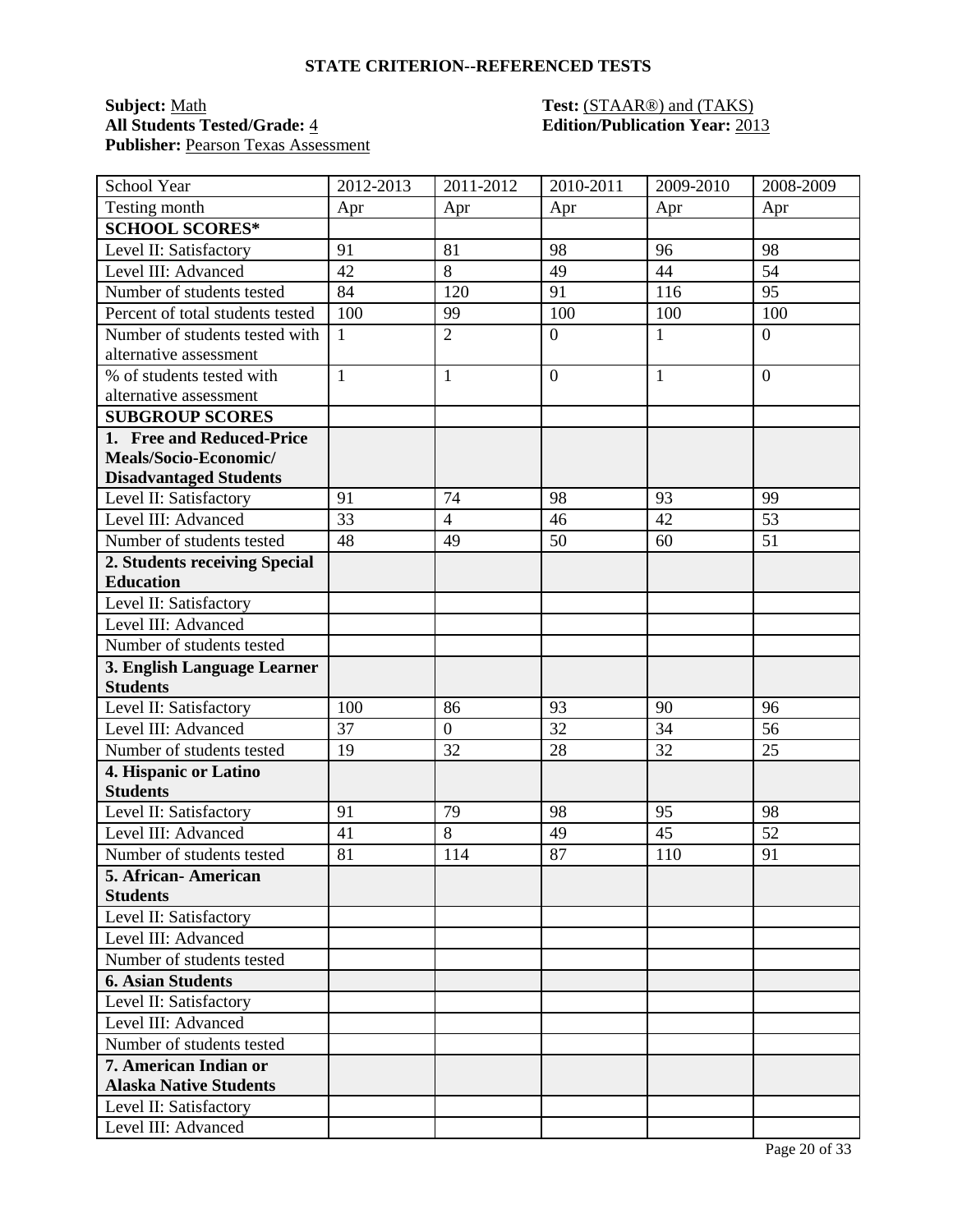| Number of students tested        |  |  |  |
|----------------------------------|--|--|--|
| 8. Native Hawaiian or other      |  |  |  |
| <b>Pacific Islander Students</b> |  |  |  |
| Level II: Satisfactory           |  |  |  |
| Level III: Advanced              |  |  |  |
| Number of students tested        |  |  |  |
| 9. White Students                |  |  |  |
| Level II: Satisfactory           |  |  |  |
| Level III: Advanced              |  |  |  |
| Number of students tested        |  |  |  |
| 10. Two or More Races            |  |  |  |
| identified Students              |  |  |  |
| Level II: Satisfactory           |  |  |  |
| Level III: Advanced              |  |  |  |
| Number of students tested        |  |  |  |
| 11. Other 1: Other 1             |  |  |  |
| Level II: Satisfactory           |  |  |  |
| Level III: Advanced              |  |  |  |
| Number of students tested        |  |  |  |
| 12. Other 2: Other 2             |  |  |  |
| Level II: Satisfactory           |  |  |  |
| Level III: Advanced              |  |  |  |
| Number of students tested        |  |  |  |
| 13. Other 3: Other 3             |  |  |  |
| Level II: Satisfactory           |  |  |  |
| Level III: Advanced              |  |  |  |
| Number of students tested        |  |  |  |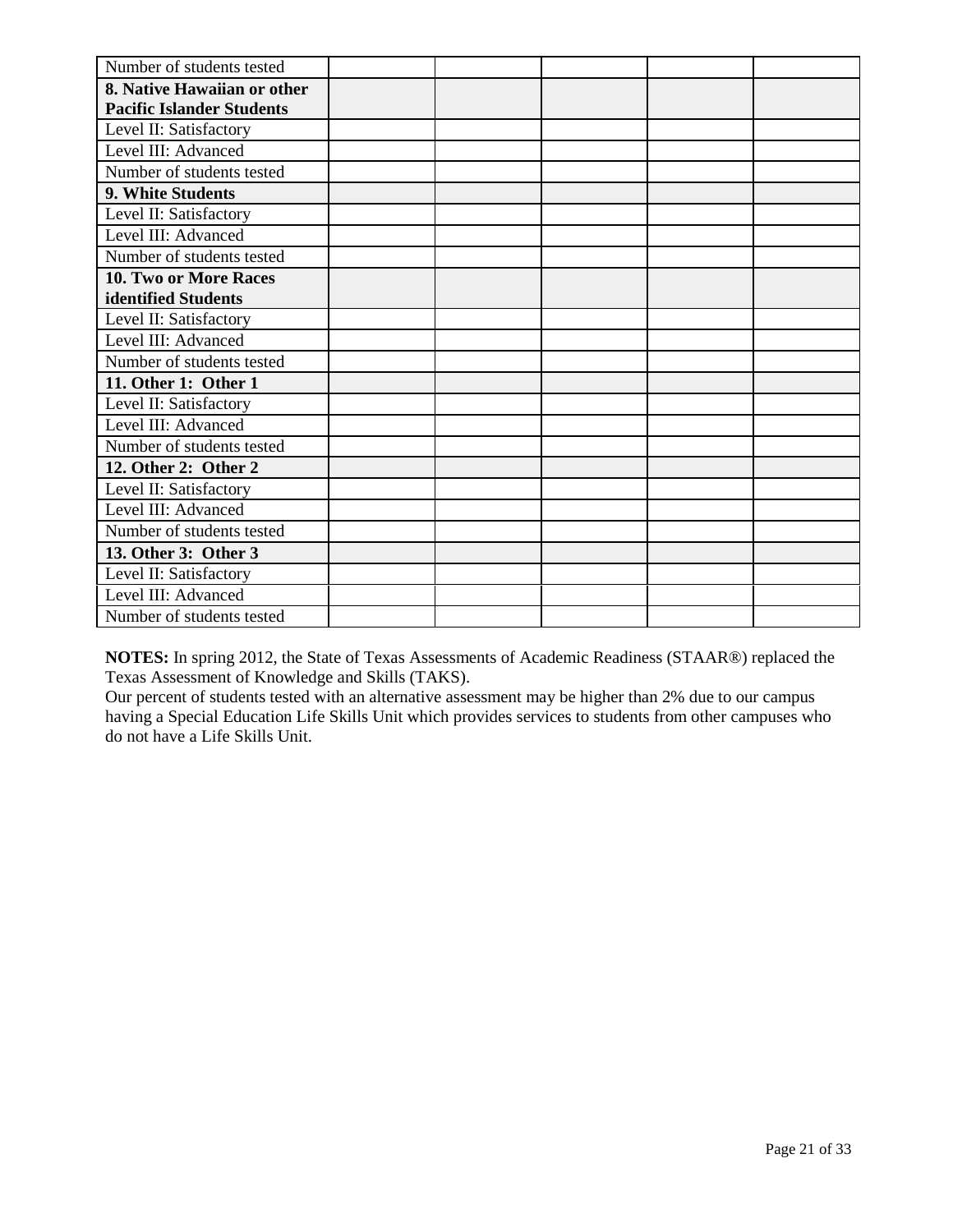### **Subject:** <u>Math</u> **Test:** (STAAR®) and (TAKS) **All Students Tested/Grade:** 5 **Edition/Publication Year:** 2013 Publisher: Pearson Texas Assessment

| School Year                      | 2012-2013      | 2011-2012        | 2010-2011    | 2009-2010    | 2008-2009        |
|----------------------------------|----------------|------------------|--------------|--------------|------------------|
| Testing month                    | Apr            | Mar              | Mar          | Apr          | Apr              |
| <b>SCHOOL SCORES*</b>            |                |                  |              |              |                  |
| Level II: Satisfactory           | 94             | 97               | 95           | 94           | 97               |
| Level III: Advanced              | 43             | 51               | 62           | 63           | 79               |
| Number of students tested        | 114            | 90               | 111          | 100          | 108              |
| Percent of total students tested | 100            | 100              | 100          | 100          | 100              |
| Number of students tested with   | $\overline{2}$ | $\boldsymbol{0}$ | $\mathbf{1}$ | 1            | $\boldsymbol{0}$ |
| alternative assessment           |                |                  |              |              |                  |
| % of students tested with        | $\overline{2}$ | $\overline{0}$   | $\mathbf{1}$ | $\mathbf{1}$ | $\overline{0}$   |
| alternative assessment           |                |                  |              |              |                  |
| <b>SUBGROUP SCORES</b>           |                |                  |              |              |                  |
| 1. Free and Reduced-Price        |                |                  |              |              |                  |
| Meals/Socio-Economic/            |                |                  |              |              |                  |
| <b>Disadvantaged Students</b>    |                |                  |              |              |                  |
| Level II: Satisfactory           | 91             | 95               | 95           | 94           | 96               |
| Level III: Advanced              | 41             | $\overline{52}$  | 50           | 68           | 79               |
| Number of students tested        | 73             | 42               | 56           | 53           | 58               |
| 2. Students receiving Special    |                |                  |              |              |                  |
| <b>Education</b>                 |                |                  |              |              |                  |
| Level II: Satisfactory           |                |                  |              |              |                  |
| Level III: Advanced              |                |                  |              |              |                  |
| Number of students tested        |                |                  |              |              |                  |
| 3. English Language Learner      |                |                  |              |              |                  |
| <b>Students</b>                  |                |                  |              |              |                  |
| Level II: Satisfactory           | 85             | 89               | 82           | 91           | 75               |
| Level III: Advanced              | 24             | 33               | 33           | 36           | 33               |
| Number of students tested        | 25             | 9                | 12           | 11           | 9                |
| 4. Hispanic or Latino            |                |                  |              |              |                  |
| <b>Students</b>                  |                |                  |              |              |                  |
| Level II: Satisfactory           | 94             | 96               | 95           | 94           | 97               |
| Level III: Advanced              | 42             | 51               | 63           | 61           | 79               |
| Number of students tested        | 109            | 85               | 104          | 96           | 104              |
| 5. African- American             |                |                  |              |              |                  |
| <b>Students</b>                  |                |                  |              |              |                  |
| Level II: Satisfactory           |                |                  |              |              |                  |
| Level III: Advanced              |                |                  |              |              |                  |
| Number of students tested        |                |                  |              |              |                  |
| <b>6. Asian Students</b>         |                |                  |              |              |                  |
| Level II: Satisfactory           |                |                  |              |              |                  |
| Level III: Advanced              |                |                  |              |              |                  |
| Number of students tested        |                |                  |              |              |                  |
| 7. American Indian or            |                |                  |              |              |                  |
| <b>Alaska Native Students</b>    |                |                  |              |              |                  |
| Level II: Satisfactory           |                |                  |              |              |                  |
| Level III: Advanced              |                |                  |              |              |                  |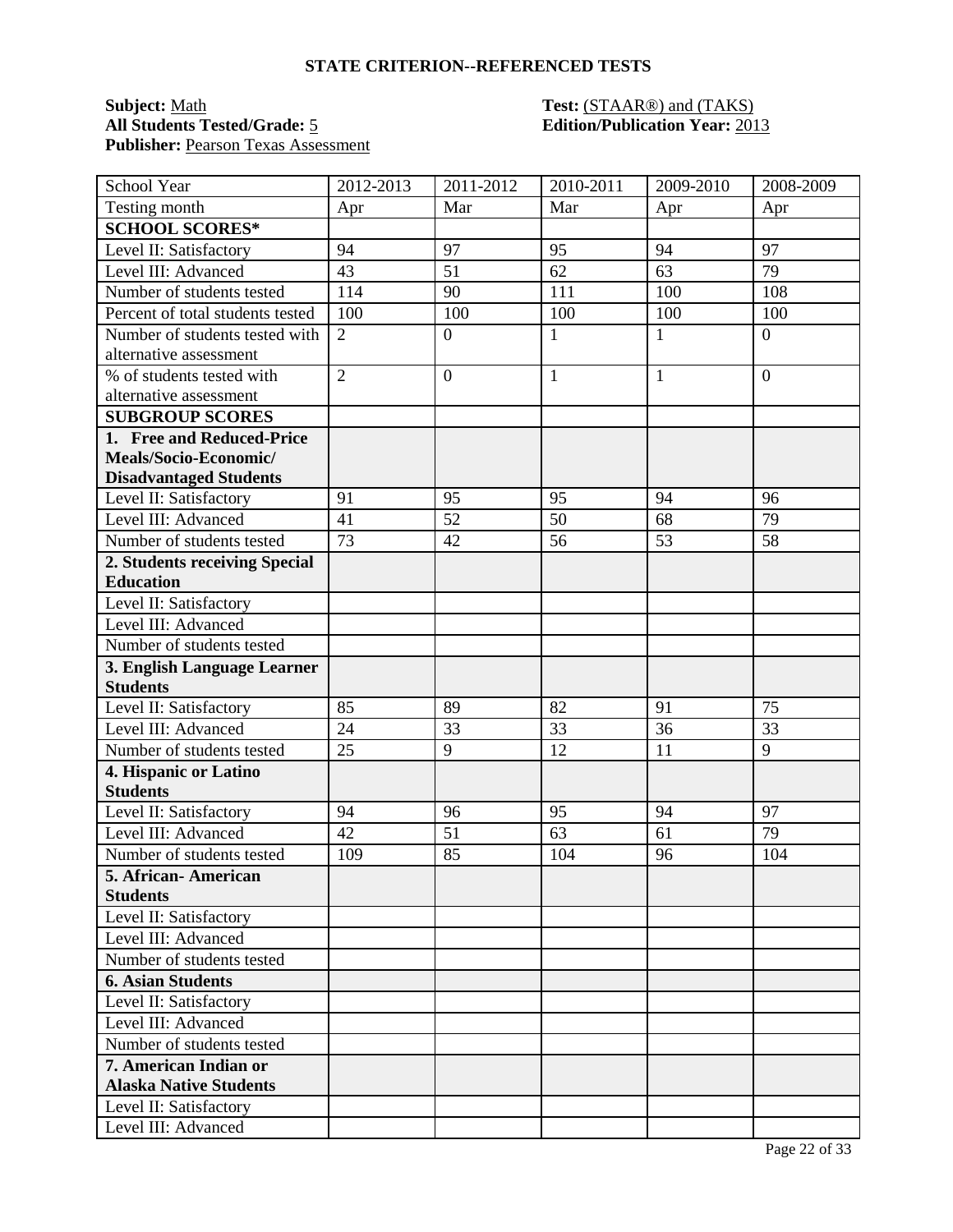| Number of students tested        |  |  |  |
|----------------------------------|--|--|--|
| 8. Native Hawaiian or other      |  |  |  |
| <b>Pacific Islander Students</b> |  |  |  |
| Level II: Satisfactory           |  |  |  |
| Level III: Advanced              |  |  |  |
| Number of students tested        |  |  |  |
| 9. White Students                |  |  |  |
| Level II: Satisfactory           |  |  |  |
| Level III: Advanced              |  |  |  |
| Number of students tested        |  |  |  |
| 10. Two or More Races            |  |  |  |
| identified Students              |  |  |  |
| Level II: Satisfactory           |  |  |  |
| Level III: Advanced              |  |  |  |
| Number of students tested        |  |  |  |
| 11. Other 1: Other 1             |  |  |  |
| Level II: Satisfactory           |  |  |  |
| Level III: Advanced              |  |  |  |
| Number of students tested        |  |  |  |
| 12. Other 2: Other 2             |  |  |  |
| Level II: Satisfactory           |  |  |  |
| Level III: Advanced              |  |  |  |
| Number of students tested        |  |  |  |
| 13. Other 3: Other 3             |  |  |  |
| Level II: Satisfactory           |  |  |  |
| Level III: Advanced              |  |  |  |
| Number of students tested        |  |  |  |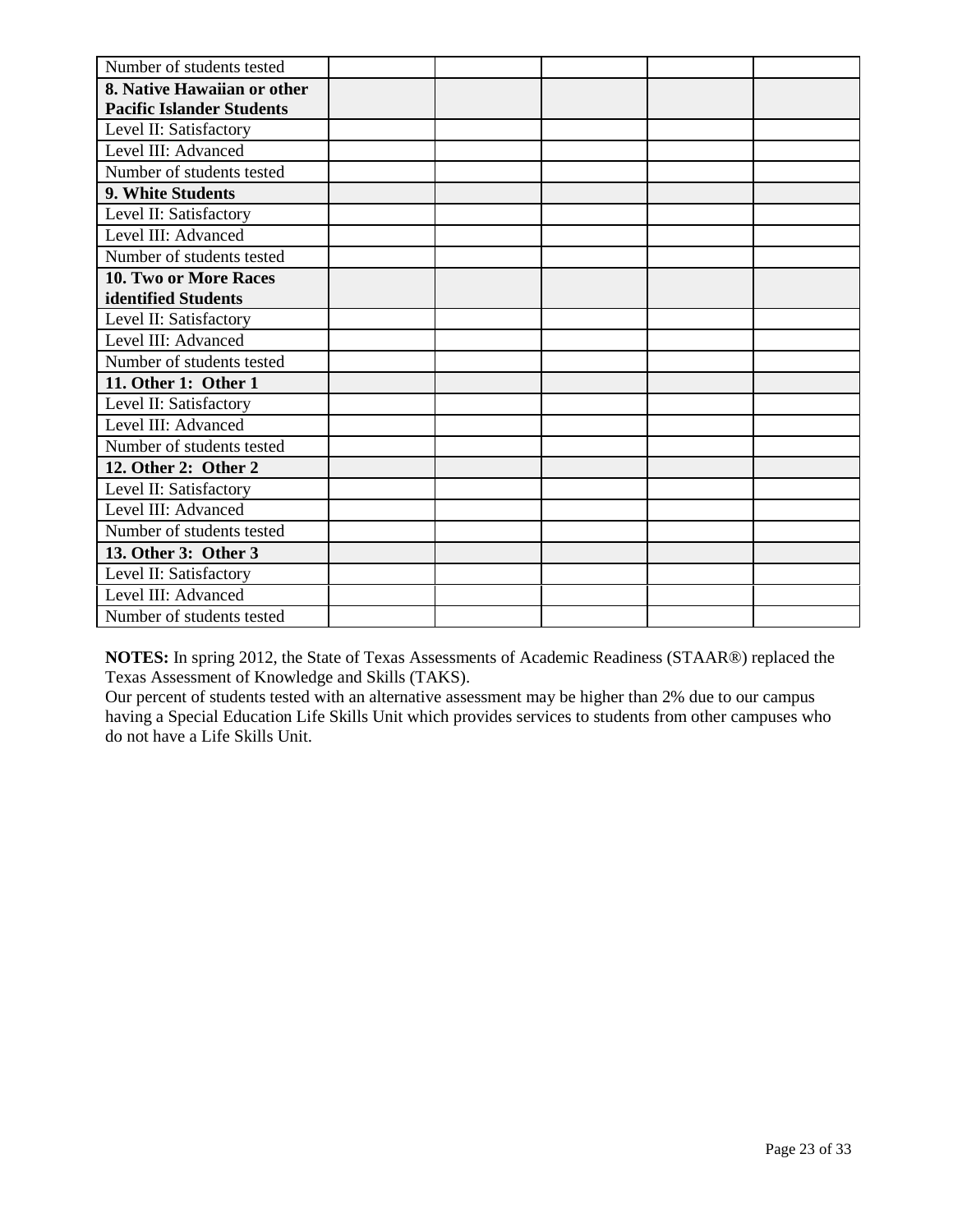### **Subject:** <u>Math</u> **Test:** (STAAR®) and (TAKS) **All Students Tested/Grade:** 6 **Edition/Publication Year:** 2013 Publisher: Pearson Texas Assessment

| School Year                      | 2012-2013      | 2011-2012    | 2010-2011      | 2009-2010      | 2008-2009        |
|----------------------------------|----------------|--------------|----------------|----------------|------------------|
| Testing month                    | Apr            | Apr          | Apr            | Apr            | Apr              |
| <b>SCHOOL SCORES*</b>            |                |              |                |                |                  |
| Level II: Satisfactory           | 97             | 97           | 97             | 99             | 96               |
| Level III: Advanced              | 47             | 47           | 52             | 65             | 69               |
| Number of students tested        | 94             | 110          | 104            | 105            | 99               |
| Percent of total students tested | 99             | 100          | 100            | 100            | 100              |
| Number of students tested with   | $\overline{0}$ | 1            | $\overline{2}$ | 1              | $\boldsymbol{0}$ |
| alternative assessment           |                |              |                |                |                  |
| % of students tested with        | $\overline{0}$ | $\mathbf{1}$ | $\overline{2}$ | $\mathbf{1}$   | $\overline{0}$   |
| alternative assessment           |                |              |                |                |                  |
| <b>SUBGROUP SCORES</b>           |                |              |                |                |                  |
| 1. Free and Reduced-Price        |                |              |                |                |                  |
| Meals/Socio-Economic/            |                |              |                |                |                  |
| <b>Disadvantaged Students</b>    |                |              |                |                |                  |
| Level II: Satisfactory           | 97             | 94           | 97             | 99             | 96               |
| Level III: Advanced              | 49             | 39           | 48             | 68             | 66               |
| Number of students tested        | 61             | 51           | 56             | 57             | 50               |
| 2. Students receiving Special    |                |              |                |                |                  |
| <b>Education</b>                 |                |              |                |                |                  |
| Level II: Satisfactory           |                |              |                |                |                  |
| Level III: Advanced              |                |              |                |                |                  |
| Number of students tested        |                |              |                |                |                  |
| 3. English Language Learner      |                |              |                |                |                  |
| <b>Students</b>                  |                |              |                |                |                  |
| Level II: Satisfactory           | 78             | 90           | 83             | 86             | 60               |
| Level III: Advanced              | 11             | 40           | 10             | 29             | 20               |
| Number of students tested        | 9              | 10           | 10             | $\overline{7}$ | 5                |
| 4. Hispanic or Latino            |                |              |                |                |                  |
| <b>Students</b>                  |                |              |                |                |                  |
| Level II: Satisfactory           | 97             | 97           | 97             | 99             | 96               |
| Level III: Advanced              | 46             | 48           | 51             | 64             | 68               |
| Number of students tested        | 91             | 102          | 99             | 101            | 98               |
| 5. African- American             |                |              |                |                |                  |
| <b>Students</b>                  |                |              |                |                |                  |
| Level II: Satisfactory           |                |              |                |                |                  |
| Level III: Advanced              |                |              |                |                |                  |
| Number of students tested        |                |              |                |                |                  |
| <b>6. Asian Students</b>         |                |              |                |                |                  |
| Level II: Satisfactory           |                |              |                |                |                  |
| Level III: Advanced              |                |              |                |                |                  |
| Number of students tested        |                |              |                |                |                  |
| 7. American Indian or            |                |              |                |                |                  |
| <b>Alaska Native Students</b>    |                |              |                |                |                  |
| Level II: Satisfactory           |                |              |                |                |                  |
| Level III: Advanced              |                |              |                |                |                  |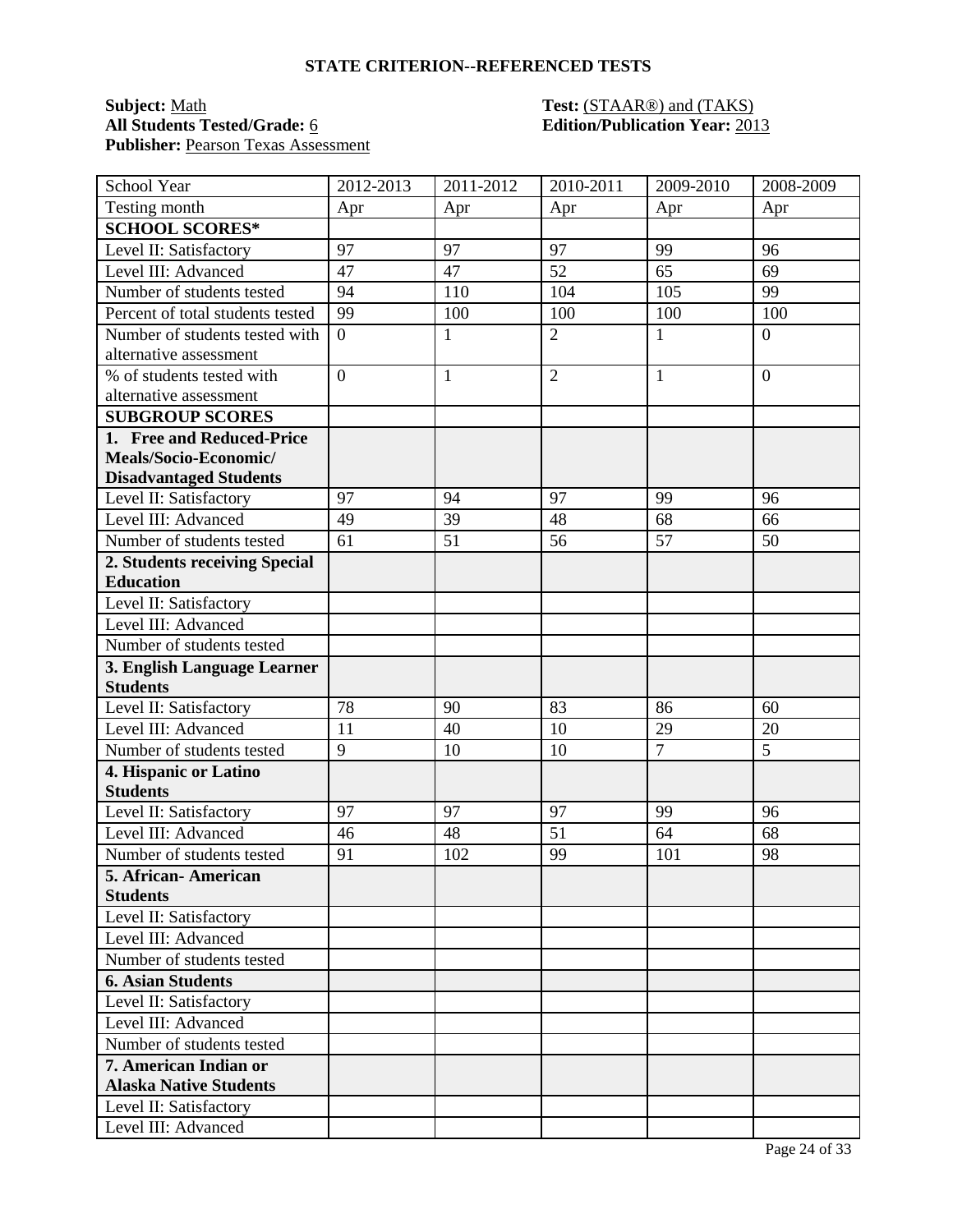| Number of students tested        |  |  |  |
|----------------------------------|--|--|--|
| 8. Native Hawaiian or other      |  |  |  |
| <b>Pacific Islander Students</b> |  |  |  |
| Level II: Satisfactory           |  |  |  |
| Level III: Advanced              |  |  |  |
| Number of students tested        |  |  |  |
| 9. White Students                |  |  |  |
| Level II: Satisfactory           |  |  |  |
| Level III: Advanced              |  |  |  |
| Number of students tested        |  |  |  |
| 10. Two or More Races            |  |  |  |
| identified Students              |  |  |  |
| Level II: Satisfactory           |  |  |  |
| Level III: Advanced              |  |  |  |
| Number of students tested        |  |  |  |
| 11. Other 1: Other 1             |  |  |  |
| Level II: Satisfactory           |  |  |  |
| Level III: Advanced              |  |  |  |
| Number of students tested        |  |  |  |
| 12. Other 2: Other 2             |  |  |  |
| Level II: Satisfactory           |  |  |  |
| Level III: Advanced              |  |  |  |
| Number of students tested        |  |  |  |
| 13. Other 3: Other 3             |  |  |  |
| Level II: Satisfactory           |  |  |  |
| Level III: Advanced              |  |  |  |
| Number of students tested        |  |  |  |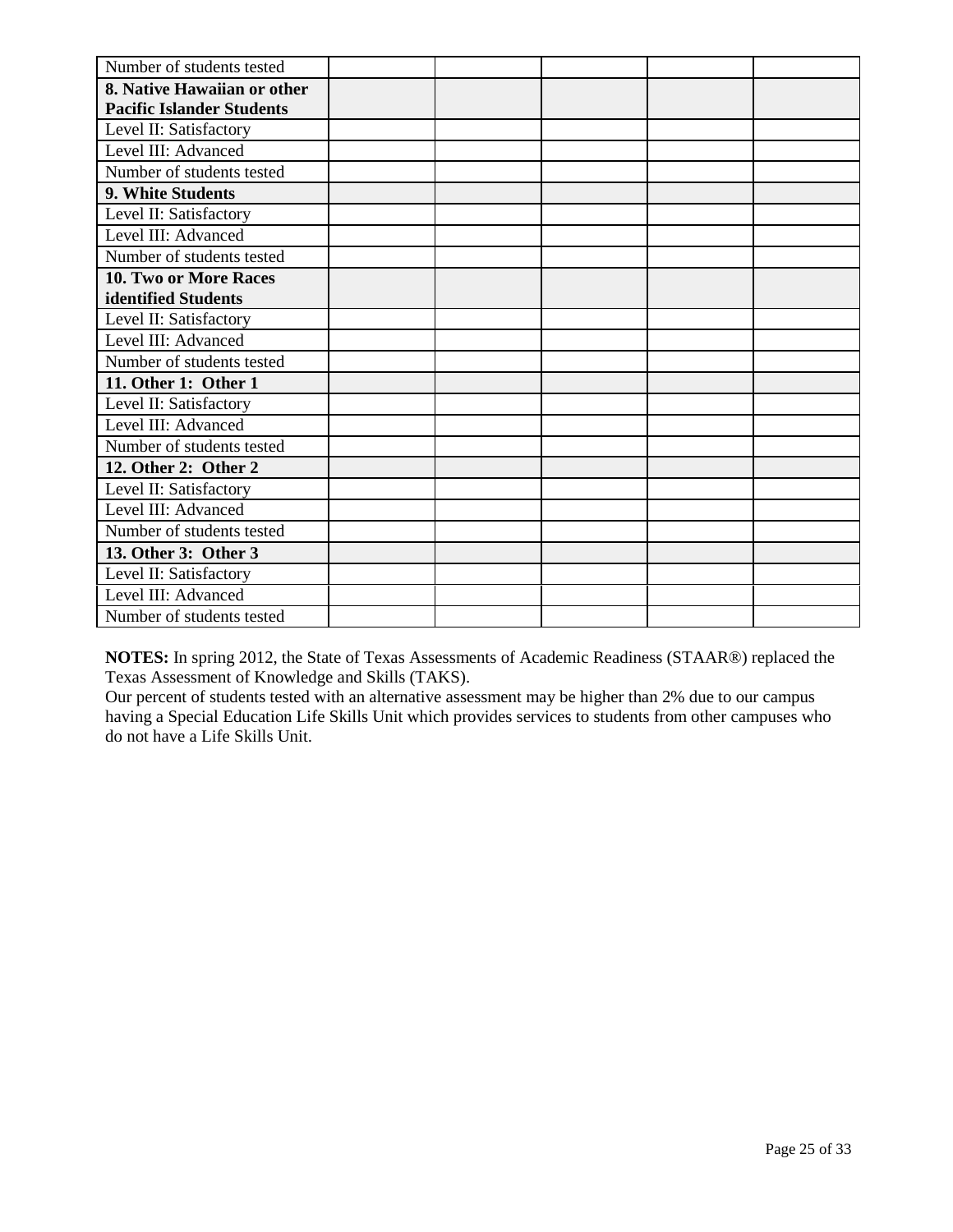## **Subject:** <u>Reading/ELA</u> **Test:** <u>(STAAR®) and (TAKS)</u><br>All Students Tested/Grade: <u>3</u> **Edition/Publication Year:** 201 Publisher: Pearson Texas Assessment

# **All Students Tested/Grade:** 3 **Edition/Publication Year:** 2013

| School Year                      | 2012-2013      | $2011 - 2012$  | 2010-2011        | 2009-2010      | 2008-2009    |
|----------------------------------|----------------|----------------|------------------|----------------|--------------|
| Testing month                    | Apr            | Apr            | Apr              | Apr            | Mar          |
| <b>SCHOOL SCORES*</b>            |                |                |                  |                |              |
| Level II: Satisfactory           | 99             | 91             | 96               | 94             | 99           |
| Level III: Advanced              | 30             | 29             | 55               | 73             | 72           |
| Number of students tested        | 99             | 76             | 112              | 93             | 112          |
| Percent of total students tested | 100            | 100            | 100              | 100            | 100          |
| Number of students tested with   | $\overline{3}$ | $\overline{2}$ | $\overline{0}$   | $\overline{0}$ | $\mathbf{1}$ |
| alternative assessment           |                |                |                  |                |              |
| % of students tested with        | $\overline{3}$ | 3              | $\boldsymbol{0}$ | $\overline{0}$ | $\mathbf{1}$ |
| alternative assessment           |                |                |                  |                |              |
| <b>SUBGROUP SCORES</b>           |                |                |                  |                |              |
| 1. Free and Reduced-Price        |                |                |                  |                |              |
| Meals/Socio-Economic/            |                |                |                  |                |              |
| <b>Disadvantaged Students</b>    |                |                |                  |                |              |
| Level II: Satisfactory           | 97             | 92             | 96               | 96             | 98           |
| Level III: Advanced              | 25             | 17             | 58               | 68             | 67           |
| Number of students tested        | 56             | 24             | 81               | 53             | 61           |
| 2. Students receiving Special    |                |                |                  |                |              |
| <b>Education</b>                 |                |                |                  |                |              |
| Level II: Satisfactory           |                |                |                  |                |              |
| Level III: Advanced              |                |                |                  |                |              |
| Number of students tested        |                |                |                  |                |              |
| 3. English Language Learner      |                |                |                  |                |              |
| <b>Students</b>                  |                |                |                  |                |              |
| Level II: Satisfactory           | 89             | 86             | 94               | 88             | 98           |
| Level III: Advanced              | 13             | 17             | 42               | 44             | 59           |
| Number of students tested        | 40             | 30             | 52               | 25             | 57           |
| 4. Hispanic or Latino            |                |                |                  |                |              |
| <b>Students</b>                  |                |                |                  |                |              |
| Level II: Satisfactory           | 98             | 90             | 96               | 94             | 99           |
| Level III: Advanced              | 29             | 26             | 54               | 72             | 72           |
| Number of students tested        | 90             | 72             | 104              | 88             | 108          |
| 5. African-American              |                |                |                  |                |              |
| <b>Students</b>                  |                |                |                  |                |              |
| Level II: Satisfactory           |                |                |                  |                |              |
| Level III: Advanced              |                |                |                  |                |              |
| Number of students tested        |                |                |                  |                |              |
| <b>6. Asian Students</b>         |                |                |                  |                |              |
| Level II: Satisfactory           |                |                |                  |                |              |
| Level III: Advanced              |                |                |                  |                |              |
| Number of students tested        |                |                |                  |                |              |
| 7. American Indian or            |                |                |                  |                |              |
| <b>Alaska Native Students</b>    |                |                |                  |                |              |
| Level II: Satisfactory           |                |                |                  |                |              |
| Level III: Advanced              |                |                |                  |                |              |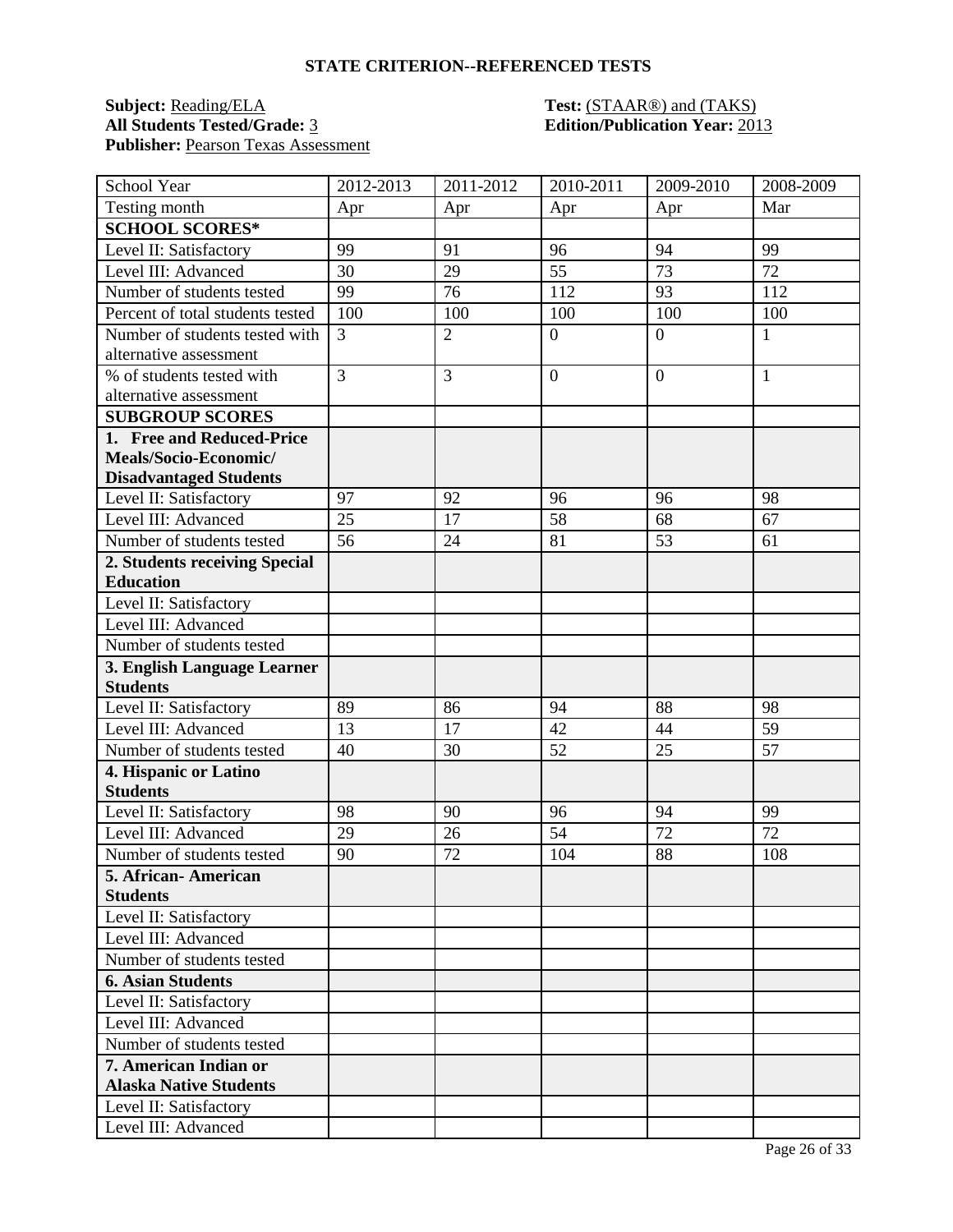| Number of students tested        |  |  |  |
|----------------------------------|--|--|--|
| 8. Native Hawaiian or other      |  |  |  |
| <b>Pacific Islander Students</b> |  |  |  |
| Level II: Satisfactory           |  |  |  |
| Level III: Advanced              |  |  |  |
| Number of students tested        |  |  |  |
| 9. White Students                |  |  |  |
| Level II: Satisfactory           |  |  |  |
| Level III: Advanced              |  |  |  |
| Number of students tested        |  |  |  |
| 10. Two or More Races            |  |  |  |
| identified Students              |  |  |  |
| Level II: Satisfactory           |  |  |  |
| Level III: Advanced              |  |  |  |
| Number of students tested        |  |  |  |
| 11. Other 1: Other 1             |  |  |  |
| Level II: Satisfactory           |  |  |  |
| Level III: Advanced              |  |  |  |
| Number of students tested        |  |  |  |
| 12. Other 2: Other 2             |  |  |  |
| Level II: Satisfactory           |  |  |  |
| Level III: Advanced              |  |  |  |
| Number of students tested        |  |  |  |
| 13. Other 3: Other 3             |  |  |  |
| Level II: Satisfactory           |  |  |  |
| Level III: Advanced              |  |  |  |
| Number of students tested        |  |  |  |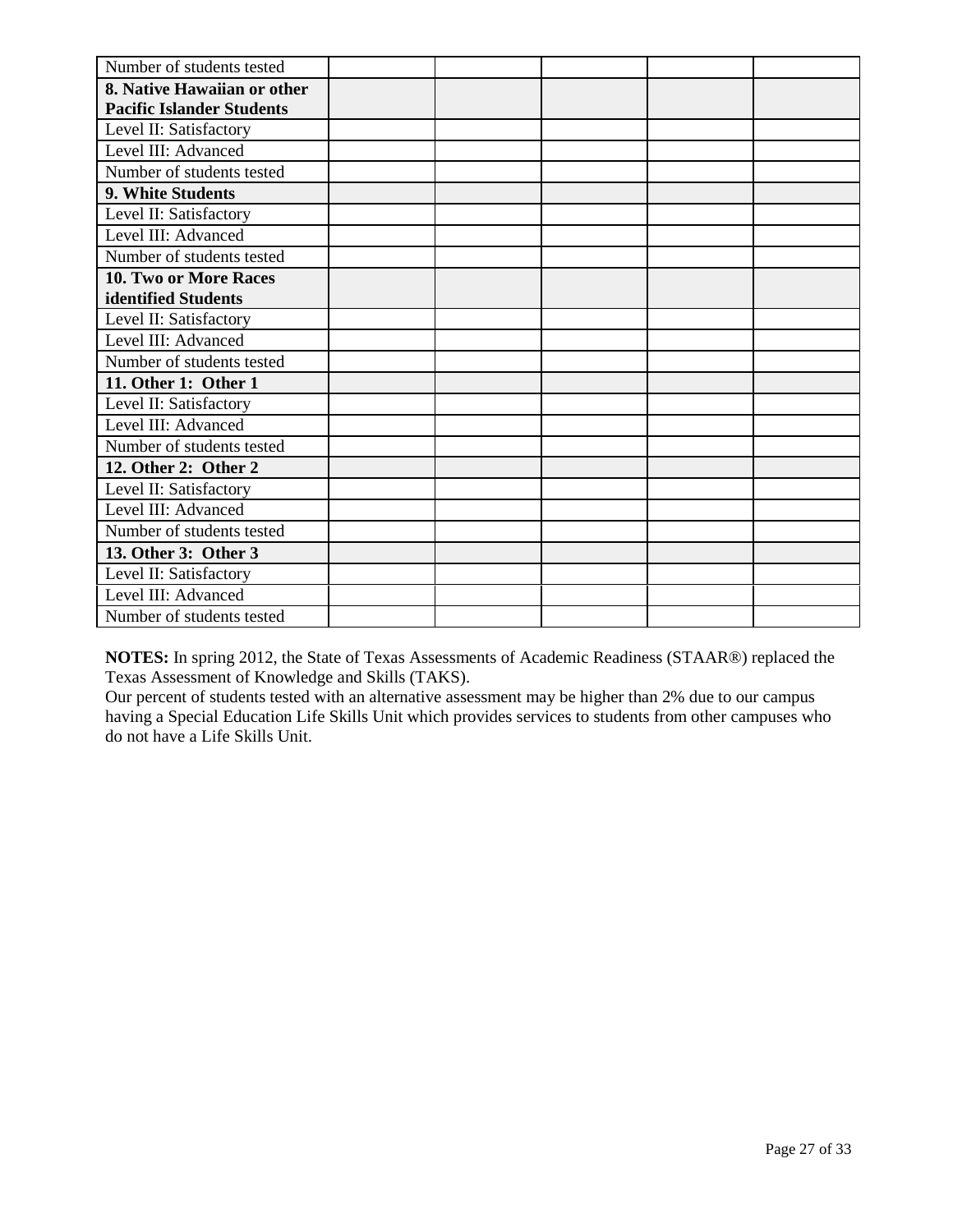## **Subject:** <u>Reading/ELA</u> **Test:** <u>(STAAR®) and (TAKS)</u><br>All Students Tested/Grade: <u>4</u> **Edition/Publication Year:** 201 Publisher: Pearson Texas Assessment

# **All Students Tested/Grade:** 4 **Edition/Publication Year:** 2013

| School Year                      | 2012-2013 | $2011 - 2012$    | 2010-2011        | 2009-2010 | 2008-2009        |
|----------------------------------|-----------|------------------|------------------|-----------|------------------|
| Testing month                    | Apr       | Apr              | Apr              | Apr       | Apr              |
| <b>SCHOOL SCORES*</b>            |           |                  |                  |           |                  |
| Level II: Satisfactory           | 89        | 88               | 96               | 95        | 97               |
| Level III: Advanced              | 34        | 16               | 43               | 37        | 40               |
| Number of students tested        | 82        | 120              | 89               | 115       | 97               |
| Percent of total students tested | 100       | 99               | 100              | 99        | 100              |
| Number of students tested with   | 1         | $\overline{2}$   | $\boldsymbol{0}$ | 1         | $\boldsymbol{0}$ |
| alternative assessment           |           |                  |                  |           |                  |
| % of students tested with        | 1         | $\overline{2}$   | $\overline{0}$   | 1         | $\overline{0}$   |
| alternative assessment           |           |                  |                  |           |                  |
| <b>SUBGROUP SCORES</b>           |           |                  |                  |           |                  |
| 1. Free and Reduced-Price        |           |                  |                  |           |                  |
| Meals/Socio-Economic/            |           |                  |                  |           |                  |
| <b>Disadvantaged Students</b>    |           |                  |                  |           |                  |
| Level II: Satisfactory           | 83        | 83               | 96               | 93        | 93               |
| Level III: Advanced              | 28        | 8                | 45               | 41        | 39               |
| Number of students tested        | 47        | 49               | 49               | 59        | 49               |
| 2. Students receiving Special    |           |                  |                  |           |                  |
| <b>Education</b>                 |           |                  |                  |           |                  |
| Level II: Satisfactory           |           |                  |                  |           |                  |
| Level III: Advanced              |           |                  |                  |           |                  |
| Number of students tested        |           |                  |                  |           |                  |
| 3. English Language Learner      |           |                  |                  |           |                  |
| <b>Students</b>                  |           |                  |                  |           |                  |
| Level II: Satisfactory           | 71        | 68               | 89               | 93        | 95               |
| Level III: Advanced              | 17        | $\boldsymbol{0}$ | 12               | 25        | 38               |
| Number of students tested        | 18        | 32               | 26               | 32        | 27               |
| 4. Hispanic or Latino            |           |                  |                  |           |                  |
| <b>Students</b>                  |           |                  |                  |           |                  |
| Level II: Satisfactory           | 89        | 88               | 95               | 95        | 97               |
| Level III: Advanced              | 33        | 16               | 41               | 37        | 39               |
| Number of students tested        | 79        | 114              | 85               | 109       | 93               |
| 5. African- American             |           |                  |                  |           |                  |
| <b>Students</b>                  |           |                  |                  |           |                  |
| Level II: Satisfactory           |           |                  |                  |           |                  |
| Level III: Advanced              |           |                  |                  |           |                  |
| Number of students tested        |           |                  |                  |           |                  |
| <b>6. Asian Students</b>         |           |                  |                  |           |                  |
| Level II: Satisfactory           |           |                  |                  |           |                  |
| Level III: Advanced              |           |                  |                  |           |                  |
| Number of students tested        |           |                  |                  |           |                  |
| 7. American Indian or            |           |                  |                  |           |                  |
| <b>Alaska Native Students</b>    |           |                  |                  |           |                  |
| Level II: Satisfactory           |           |                  |                  |           |                  |
| Level III: Advanced              |           |                  |                  |           |                  |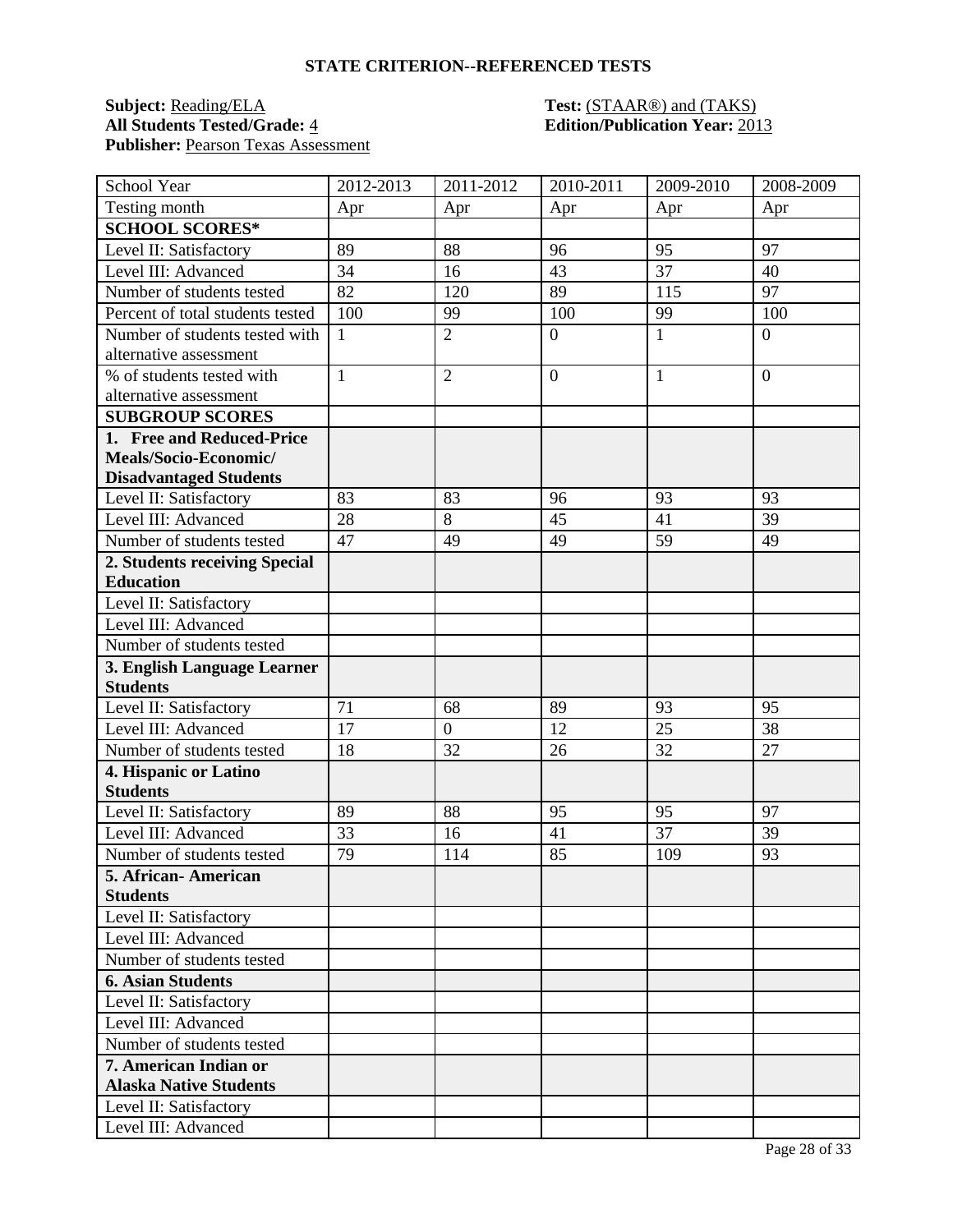| Number of students tested        |  |  |  |
|----------------------------------|--|--|--|
| 8. Native Hawaiian or other      |  |  |  |
| <b>Pacific Islander Students</b> |  |  |  |
| Level II: Satisfactory           |  |  |  |
| Level III: Advanced              |  |  |  |
| Number of students tested        |  |  |  |
| 9. White Students                |  |  |  |
| Level II: Satisfactory           |  |  |  |
| Level III: Advanced              |  |  |  |
| Number of students tested        |  |  |  |
| 10. Two or More Races            |  |  |  |
| identified Students              |  |  |  |
| Level II: Satisfactory           |  |  |  |
| Level III: Advanced              |  |  |  |
| Number of students tested        |  |  |  |
| 11. Other 1: Other 1             |  |  |  |
| Level II: Satisfactory           |  |  |  |
| Level III: Advanced              |  |  |  |
| Number of students tested        |  |  |  |
| 12. Other 2: Other 2             |  |  |  |
| Level II: Satisfactory           |  |  |  |
| Level III: Advanced              |  |  |  |
| Number of students tested        |  |  |  |
| 13. Other 3: Other 3             |  |  |  |
| Level II: Satisfactory           |  |  |  |
| Level III: Advanced              |  |  |  |
| Number of students tested        |  |  |  |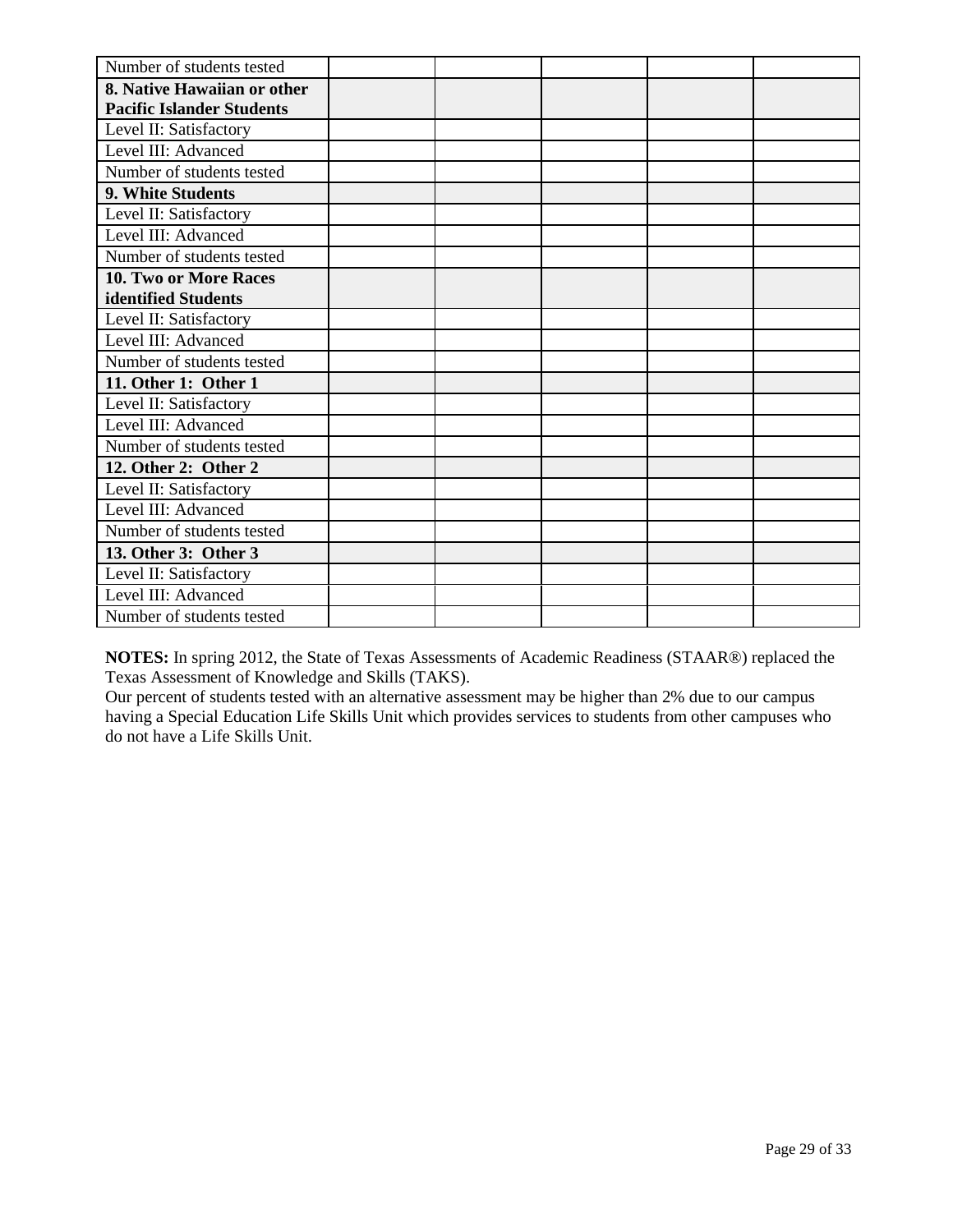## **Subject:** <u>Reading/ELA</u> **Test:** <u>(STAAR®) and (TAKS)</u><br>All Students Tested/Grade: <u>5</u> **Test: Edition/Publication Year:** 201 Publisher: Pearson Texas Assessment

# **All Students Tested/Grade:** 5 **Edition/Publication Year:** 2013

| School Year                      | 2012-2013      | 2011-2012        | 2010-2011       | 2009-2010 | 2008-2009        |
|----------------------------------|----------------|------------------|-----------------|-----------|------------------|
| Testing month                    | Apr            | Mar              | Mar             | Apr       | Mar              |
| <b>SCHOOL SCORES*</b>            |                |                  |                 |           |                  |
| Level II: Satisfactory           | 91             | 94               | 96              | 98        | 96               |
| Level III: Advanced              | 31             | 37               | 58              | 43        | 50               |
| Number of students tested        | 116            | 89               | 105             | 100       | 103              |
| Percent of total students tested | 100            | 100              | 100             | 100       | 100              |
| Number of students tested with   | $\overline{2}$ | $\boldsymbol{0}$ | $\mathbf{1}$    | 1         | $\overline{0}$   |
| alternative assessment           |                |                  |                 |           |                  |
| % of students tested with        | $\overline{2}$ | $\overline{0}$   | $\mathbf{1}$    | 1         | $\overline{0}$   |
| alternative assessment           |                |                  |                 |           |                  |
| <b>SUBGROUP SCORES</b>           |                |                  |                 |           |                  |
| 1. Free and Reduced-Price        |                |                  |                 |           |                  |
| Meals/Socio-Economic/            |                |                  |                 |           |                  |
| <b>Disadvantaged Students</b>    |                |                  |                 |           |                  |
| Level II: Satisfactory           | 88             | 93               | 95              | 98        | 94               |
| Level III: Advanced              | 30             | 33               | $\overline{55}$ | 36        | 49               |
| Number of students tested        | 70             | 42               | 53              | 53        | 55               |
| 2. Students receiving Special    |                |                  |                 |           |                  |
| <b>Education</b>                 |                |                  |                 |           |                  |
| Level II: Satisfactory           |                |                  |                 |           |                  |
| Level III: Advanced              |                |                  |                 |           |                  |
| Number of students tested        |                |                  |                 |           |                  |
| 3. English Language Learner      |                |                  |                 |           |                  |
| <b>Students</b>                  |                |                  |                 |           |                  |
| Level II: Satisfactory           | 78             | 75               | 57              | 99        | 40               |
| Level III: Advanced              | 29             | $\boldsymbol{0}$ | 33              | 18        | $\boldsymbol{0}$ |
| Number of students tested        | 21             | 8                | 6               | 11        | 6                |
| 4. Hispanic or Latino            |                |                  |                 |           |                  |
| <b>Students</b>                  |                |                  |                 |           |                  |
| Level II: Satisfactory           | 91             | 94               | 96              | 98        | 96               |
| Level III: Advanced              | 30             | 36               | 58              | 42        | 48               |
| Number of students tested        | 105            | 84               | 98              | 96        | 99               |
| 5. African-American              |                |                  |                 |           |                  |
| <b>Students</b>                  |                |                  |                 |           |                  |
| Level II: Satisfactory           |                |                  |                 |           |                  |
| Level III: Advanced              |                |                  |                 |           |                  |
| Number of students tested        |                |                  |                 |           |                  |
| <b>6. Asian Students</b>         |                |                  |                 |           |                  |
| Level II: Satisfactory           |                |                  |                 |           |                  |
| Level III: Advanced              |                |                  |                 |           |                  |
| Number of students tested        |                |                  |                 |           |                  |
| 7. American Indian or            |                |                  |                 |           |                  |
| <b>Alaska Native Students</b>    |                |                  |                 |           |                  |
| Level II: Satisfactory           |                |                  |                 |           |                  |
| Level III: Advanced              |                |                  |                 |           |                  |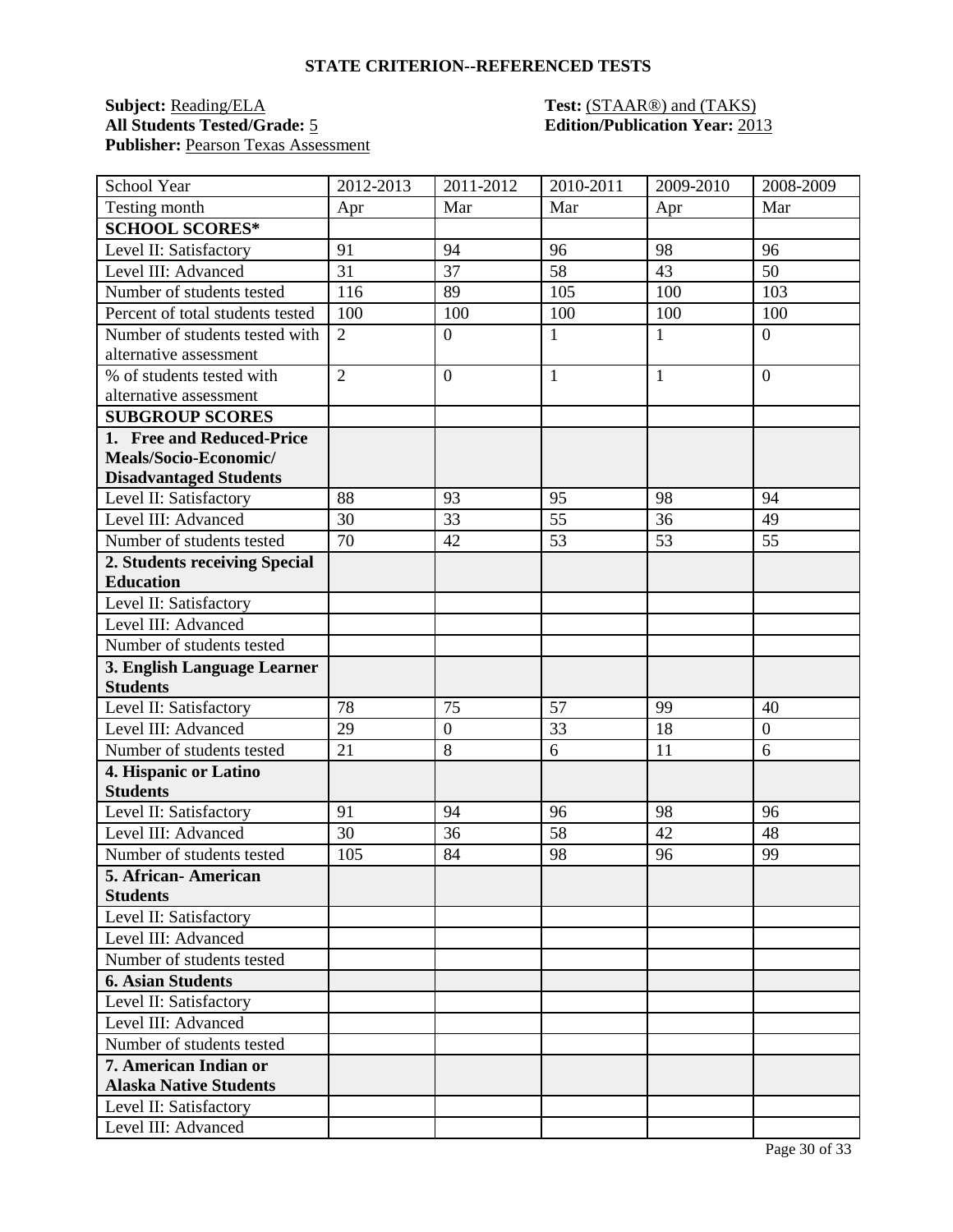| Number of students tested        |  |  |  |
|----------------------------------|--|--|--|
| 8. Native Hawaiian or other      |  |  |  |
| <b>Pacific Islander Students</b> |  |  |  |
| Level II: Satisfactory           |  |  |  |
| Level III: Advanced              |  |  |  |
| Number of students tested        |  |  |  |
| 9. White Students                |  |  |  |
| Level II: Satisfactory           |  |  |  |
| Level III: Advanced              |  |  |  |
| Number of students tested        |  |  |  |
| 10. Two or More Races            |  |  |  |
| identified Students              |  |  |  |
| Level II: Satisfactory           |  |  |  |
| Level III: Advanced              |  |  |  |
| Number of students tested        |  |  |  |
| 11. Other 1: Other 1             |  |  |  |
| Level II: Satisfactory           |  |  |  |
| Level III: Advanced              |  |  |  |
| Number of students tested        |  |  |  |
| 12. Other 2: Other 2             |  |  |  |
| Level II: Satisfactory           |  |  |  |
| Level III: Advanced              |  |  |  |
| Number of students tested        |  |  |  |
| 13. Other 3: Other 3             |  |  |  |
| Level II: Satisfactory           |  |  |  |
| Level III: Advanced              |  |  |  |
| Number of students tested        |  |  |  |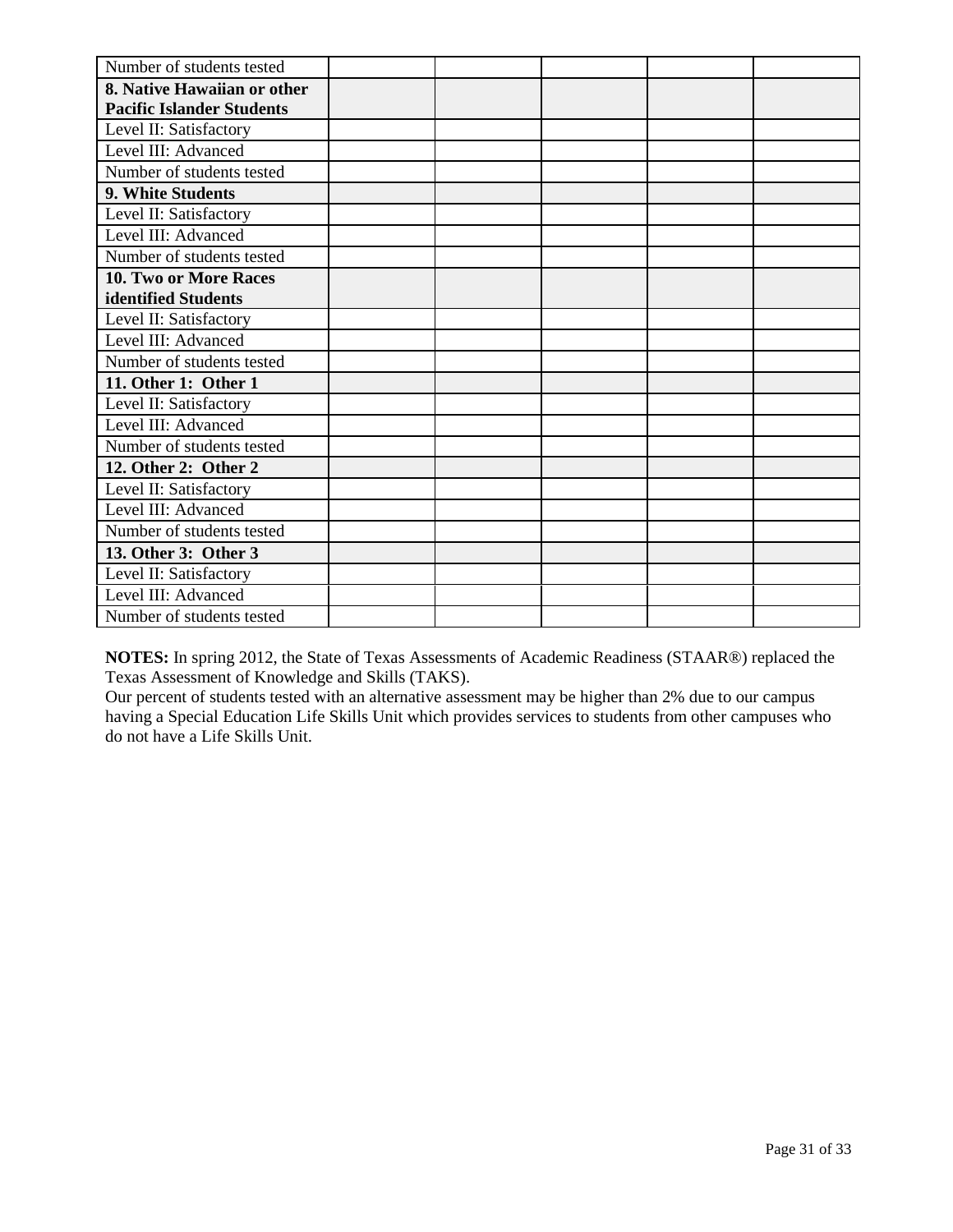## **Subject:** <u>Reading/ELA</u> **Test:** <u>(STAAR®) and (TAKS)</u><br>All Students Tested/Grade: <u>6</u> **Test: Edition/Publication Year:** 201 Publisher: Pearson Texas Assessment

# **All Students Tested/Grade:** 6 **Edition/Publication Year:** 2013

| School Year                      | 2012-2013      | 2011-2012    | 2010-2011      | 2009-2010      | 2008-2009      |
|----------------------------------|----------------|--------------|----------------|----------------|----------------|
| Testing month                    | Apr            | Apr          | Apr            | Apr            | Apr            |
| <b>SCHOOL SCORES*</b>            |                |              |                |                |                |
| Level II: Satisfactory           | 91             | 91           | 95             | 97             | 99             |
| Level III: Advanced              | 38             | 37           | 53             | 63             | 73             |
| Number of students tested        | 95             | 110          | 104            | 104            | 98             |
| Percent of total students tested | 99             | 100          | 100            | 99             | 100            |
| Number of students tested with   | $\overline{0}$ | $\mathbf{1}$ | $\overline{2}$ | $\mathbf{1}$   | $\overline{0}$ |
| alternative assessment           |                |              |                |                |                |
| % of students tested with        | $\overline{0}$ | $\mathbf{1}$ | $\overline{2}$ | $\mathbf{1}$   | $\overline{0}$ |
| alternative assessment           |                |              |                |                |                |
| <b>SUBGROUP SCORES</b>           |                |              |                |                |                |
| 1. Free and Reduced-Price        |                |              |                |                |                |
| Meals/Socio-Economic/            |                |              |                |                |                |
| <b>Disadvantaged Students</b>    |                |              |                |                |                |
| Level II: Satisfactory           | 88             | 88           | 95             | 95             | 99             |
| Level III: Advanced              | 31             | 24           | 50             | 61             | 78             |
| Number of students tested        | 62             | 51           | 56             | 56             | 50             |
| 2. Students receiving Special    |                |              |                |                |                |
| <b>Education</b>                 |                |              |                |                |                |
| Level II: Satisfactory           |                |              |                |                |                |
| Level III: Advanced              |                |              |                |                |                |
| Number of students tested        |                |              |                |                |                |
| 3. English Language Learner      |                |              |                |                |                |
| <b>Students</b>                  |                |              |                |                |                |
| Level II: Satisfactory           | 56             | 70           | 92             | 71             | 67             |
| Level III: Advanced              | $\overline{0}$ | 10           | 40             | 14             | 17             |
| Number of students tested        | 9              | 10           | 10             | $\overline{7}$ | 6              |
| 4. Hispanic or Latino            |                |              |                |                |                |
| <b>Students</b>                  |                |              |                |                |                |
| Level II: Satisfactory           | 91             | 90           | 95             | 97             | 99             |
| Level III: Advanced              | 37             | 36           | 52             | 61             | 73             |
| Number of students tested        | 92             | 102          | 99             | 100            | 97             |
| 5. African-American              |                |              |                |                |                |
| <b>Students</b>                  |                |              |                |                |                |
| Level II: Satisfactory           |                |              |                |                |                |
| Level III: Advanced              |                |              |                |                |                |
| Number of students tested        |                |              |                |                |                |
| <b>6. Asian Students</b>         |                |              |                |                |                |
| Level II: Satisfactory           |                |              |                |                |                |
| Level III: Advanced              |                |              |                |                |                |
| Number of students tested        |                |              |                |                |                |
| 7. American Indian or            |                |              |                |                |                |
| <b>Alaska Native Students</b>    |                |              |                |                |                |
| Level II: Satisfactory           |                |              |                |                |                |
| Level III: Advanced              |                |              |                |                |                |